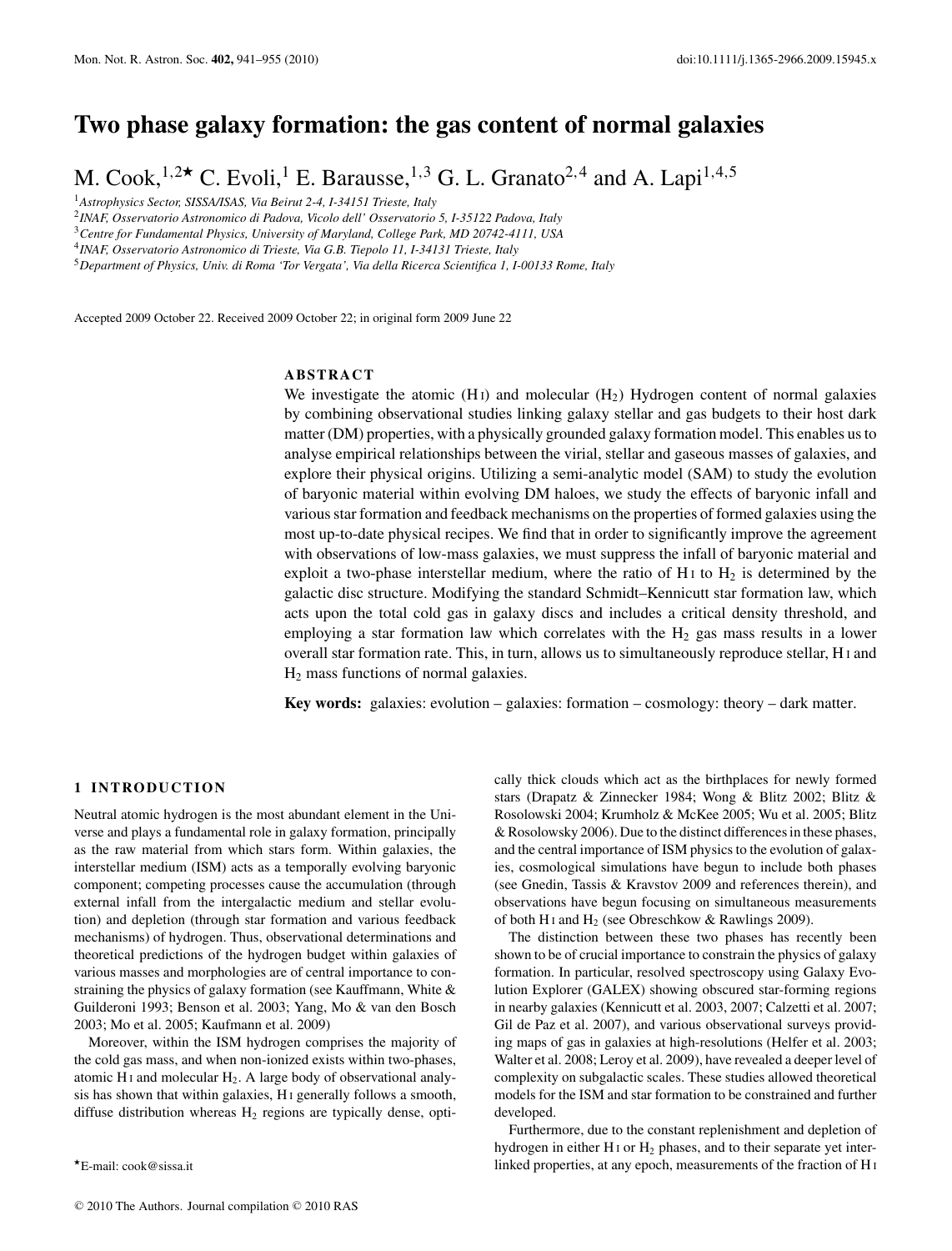## 942 *M. Cook et al.*

and  $H_2$  are highly constraining for the processes of molecular cloud formation, star formation, baryonic infall and various feedbacks. Therefore, simultaneously predicting the stellar and gas mass functions of normal galaxies is a major challenge for any physically motivated galaxy formation model, requiring an accurate depiction of all of the aforementioned processes (see Mo et al. 2005 for a detailed discussion). These issues manifest most clearly within the largely successful  $\Lambda$  cold dark matter ( $\Lambda$ CDM) paradigm within the lowest mass systems, where it still remains unclear whether strongly non-linear feedback mechanisms, lower star formation efficiencies or suppression of initial infall on to dark matter (DM) haloes is the dominant driver for the suppression of luminous structure formation (Mo et al. 2005). It is more than likely that a combination of the above-mentioned effects will go a long way to alleviating current tensions between models and observations, since current semi-analytical models (SAMs) incorporate several processes in order to generate a deficiency of stellar mass in DM haloes; many of which operate most effectively at low masses (Benson et al. 2003; De Lucia, Kauffmann & White 2004).

Observationally, Zwaan et al. (2005) used the catalogue of 4315 extragalactic H <sup>I</sup> 21-cm emission line detections from the H <sup>I</sup> Parkes All Sky Survey (HIPASS; Barnes et al. 2001) and obtained the most accurate measurement of the H <sup>I</sup> mass function of galaxies to date. The H<sub>I</sub> mass function (HIMF) is fitted with a Schechter function with a faint-end slope of  $-1.37 \pm 0.03$ . The sensitivity of this survey was so high that they were able to extend their analysis well down to H<sub>I</sub> masses of  $10^{7.2}$  M<sub>( $\odot$ </sub>), hence this is the most complete analysis so far. Using these statistical constraints, it has now become possible to make stringent comparisons between theoretical models and observations even in low-mass galaxies.

The physics of cold gas becomes increasingly relevant for constraining galaxy formation models at relatively low masses (dominated by late-type galaxies), where the presence of gas becomes substantial and therefore may break the degeneracies between feedback, star formation and infall processes. Moreover, within the ACDM scenario the H<sub>1</sub> and H<sub>2</sub> mass budgets in galaxies are determined by an intricate offset between several competing processes, all of which have strong mass dependencies. Thus, the present H<sub>I</sub> and H2 fractions are strong functions of host DM halo mass and the evolutionary history of each individual galaxy. More specifically, the fraction of gas which may be captured by the host DM halo, and in turn removed by feedback, is expected to depend strongly on the binding energy of the gas itself, which is principally determined by the DM halo virial mass and density distribution. Thus, under this framework the observational properties of galaxy populations are strongly influenced by their collective host DM haloes (White & Rees 1978, see Somerville et al. 2008 for a review).

Motivated by the above-mentioned observational advances and theoretical challenges, the primary aim of this work is to investigate the physical origins of the relationships between H I, stellar, and virial masses of galaxies. In order to do this, we compare empirical galaxy relations derived from observational studies, with a physically motivated galaxy formation model. From observational studies (detailed in Evoli, Salucci & Cook 2009), we use a numerical approach (described in Shankar et al. 2006) that relies on the assumption of the existence of a one-to-one mapping between galaxy properties and host DM halo mass. We interpret these results using a physically motivated SAM (see Cook, Lapi & Granato 2009a, hereafter C09, and references therein), which has been shown to reproduce many features of the local galaxy population.

SAMs provide a powerful theoretical framework within which we can explore the range of physical processes (e.g. accretion mecha-



Figure 1. Schematic of the model framework, showing how we partition the evolutionary history into spheroid and disc growth epochs, which follow significantly different evolutionary paths for baryonic structure growth and result in the bulge-disc dichotomy observed at  $z = 0$ .

nisms, star formation, SN feedback, black hole growth and feedback etc.) that drive the formation and evolution of galaxies and determine their observable properties (see Somerville et al. 2008; Baugh 2006 for extensive reviews) whilst remaining computationally feasible, allowing for statistical samples of galaxies to be generated.

As is shown in Fig. 1, the backbone to our galaxy formation model is a cosmologically consistent DM halo merger tree, outlining the merging and accretion histories of DM haloes. For the evolution of baryonic structures within these merging trees, we utilize the model of C09, with several modifications. This requires us to partition each mass accretion history (MAH) into two phases: a *'fast accretion'*, merger dominated phase corresponding to spheroid-supermassive black hole (SMBH) co-evolution, followed by a *'slow accretion'*, quiescent phase allowing for disc structure to form around the preprocessed haloes (see also Zhao et al. 2003, hereafter Z03; Mo & Mao 2004), the resulting galaxy properties at  $z = 0$  are thus a result of the subgrid baryonic recipes, and the mass accretion histories of their host DM haloes. Within this work, we also expand the previous model by including several additional effects which are thought to be of crucial importance the low-mass gas-rich systems, namely, we model the effects of an ionizing ultraviolet (UV) background, cold accretion flows and exploit a two-phase ISM, where star formation is governed by the surface density of  $H<sub>2</sub>$ .

In summary, we utilize the most up-to-date observations of the stellar and H<sub>I</sub> mass functions in order to derive relationships between the host DM halo and the galaxy stellar and gas properties, we interpret these results using a physically grounded SAM, and analyse the nature of the results by generating three model realizations, incorporating several contemporary recipes and highlighting how each helps alleviate previous model tensions. The outline of the paper is as follows. In Section 2, we present our SAM, outlining the basic framework from C09, and including the modifications and improvements. In Section 3, we use current observational results of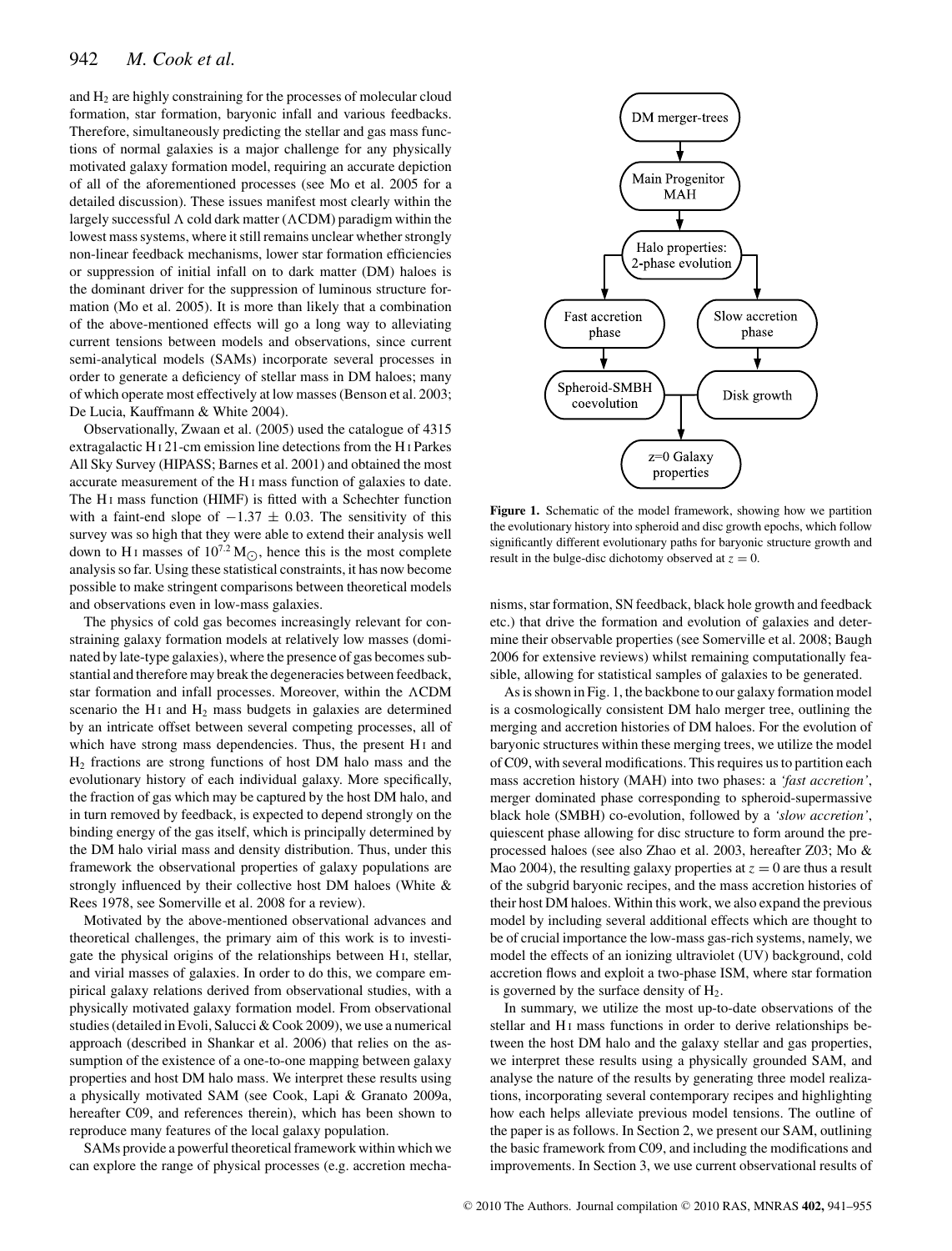| Description                    | Symbol                 | Fiducial value                                             | Reference in the text       | Impact on this work |
|--------------------------------|------------------------|------------------------------------------------------------|-----------------------------|---------------------|
| SN feedback efficiency (bulge) | $\epsilon_{SN,b}$      | 0.5                                                        | Equation $(15)$             | Strong              |
| SN feedback efficiency (disc)  | $\epsilon_{\rm SN, d}$ | 0.7                                                        | Equation (35)               | Strong              |
| Reservoir growth rate          | $A_{\text{res}}$       | $10^{-3}$ M <sub><math>\odot</math></sub> yr <sup>-1</sup> | Equation (18)               | Strong              |
| OSO feedback efficiency        | f <sub>h</sub>         | $10^{-4}$                                                  | Equations $(22)$ and $(23)$ | Strong              |
| Viscous accretion rate         | $k_{\rm acc}$          | $10^{-2}$                                                  | Equation (20)               | Weak                |

**Table 1.** Values of the free parameters of our model. We note that the value of  $k_{\text{acc}}$ , despite being a free parameter, has a minor impact on our results.

*Note.* – A Romano IMF  $\phi(m_{\star})$  is adopted:  $\phi(m_{\star}) \propto m_{\star}^{-1.25}$  for  $m_{\star} \ge M_{\odot}$  and  $\phi(m_{\star}) \propto m_{\star}^{-0.4}$  for  $m_{\star} \le M_{\odot}$ .

the stellar and H <sup>I</sup> mass functions which yield relationships between host DM halo mass and the galaxy stellar and H<sub>1</sub> components. In Section 4, we present the results of both the observational determinations and the theoretical model comparisons. We conclude in Section 5 by summarizing the main outcomes of this work, discussing the implications and the limitations.

Throughout the paper, we adopt the standard  $\Lambda$ CDM concordance cosmology, as constrained by *Wilkinson Microwave Anisotropy Probe (WMAP)* 5-yr data (Spergel et al. 2007). Specifically, we adopt a flat cosmology with density parameters  $\Omega_M = 0.27$ and  $\Omega_{\Lambda} = 0.73$ , and a Hubble constant  $H_0 = 70 \text{ km s}^{-1} \text{ Mpc}^{-1}$ .

## **2 PHYSICAL MODEL**

We follow the galaxy evolution using a semi-analytical approach, deriving analytical estimates wherever possible to aid simplicity. We track the evolution of DM, hot gas, cold gas and stellar mass using several parametrizations, based on the model described in C09 but with several important modifications.

Namely, we now trace the sequential infall of material on to both spheroid and disc structures and we include the effects of an ionizing UV background, adiabatic contraction of the DM halo and a two-phase ISM. Here, we outline the basic framework for this model (see Table 1).

We initially describe the DM halo evolution using an extended Press–Schechter (EPS) algorithm based on that developed by Parkinson, Cole & Helly (2008). These merger trees have been tuned in order to reproduce the statistics of halo merger and accretion activity obtained from *N*-body simulations of structure formation (Springel et al. 2005). Within our model, we utilize these merger trees by extracting the MAH, i.e. the evolutionary path of a typical DM halo, obtained by tracking the most massive progenitor at each fragmentation event whilst moving from  $z = 0$  to progressively higher redshifts (see van den Bosch 2002; C09).

Specifying the DM halo properties, we define the virial radius  $r_{\text{vir}}$ as that of a spherical volume enclosing an overdensity in a standard way (Bryan & Norman 1998). We compute the density profile for the DM halo using the fitting function of Navarro, Frenk & White (1997, hereafter NFW),

$$
\rho_{\text{NFW}}(r) = \rho_{\text{s}} \left(\frac{r}{r_{\text{s}}}\right)^{-1} \left(1 + \frac{r}{r_{\text{s}}}\right)^{-2}.
$$
\n(1)

In order to define the scale radius  $r_s$  for our NFW profile, we introduce the *concentration parameter*, which is defined to be  $c(z) \equiv$  $r_{\text{vir}}/r_{\text{s}}$ . This quantity has been studied by several authors (see Bullock et al. 2001; Z03; Macciò et al. 2007) who found large scatter for a fixed halo mass, but to scale generally with the MAH of the halo. We adopt here the *z* evolution of Z03,

$$
[\ln(1+c) - c/(1+c)]c^{-3\alpha} \propto H(z)^{2\alpha} M_{\rm vir}(z)^{1-\alpha}, \qquad (2)
$$

© 2010 The Authors. Journal compilation © 2010 RAS, MNRAS 402, 941-955

where  $\alpha$  is a piecewise function which can be found in Z03 and where the normalization can be fixed using the expression given by Macciò et al. (2007) at  $z = 0$ ,

$$
\log c_0 = 1.071 - 0.098 \left[ \log \left( \frac{M_{\rm vir,0}}{M_{\odot}} \right) - 12 \right]. \tag{3}
$$

From this, the scale density may be computed for a general profile to be  $\rho_s = M_{\rm vir}(z) / [4\pi r_s^3 f(c)]$ , with

$$
f(c) = \ln(1+c) - \frac{c}{1+c} \,. \tag{4}
$$

Finally, we specify the angular momentum properties of each halo through the *spin parameter*, defined to be  $\lambda = J_{\rm vir} E_{\rm vir}^{1/2} M_{\rm vir}^{5/2} G^{-1}$ , where  $E_{\text{vir}}$  and  $J_{\text{vir}}$  are the total energy and angular momentum of the halo. Assuming that a DM halo acquires its angular momentum through tidal torques with the surrounding medium, *λ* remains constant. It has been shown (Cole & Lacey 1996) that the spin parameter varies little with cosmic epoch, halo mass or environment and for a sample of haloes is well fitted by a log-normal distribution (where  $\bar{\lambda} = 0.04$  and  $\sigma = 0.5$ ). However, for simplicity, here we assume that each halo has a parameter value of  $\lambda = 0.04$  which remains constant throughout the DM halo evolution.

Several studies have shown the concentration evolution to be strongly correlated to the MAH of the halo (Z03; Li et al. 2007; Lu et al. 2006), finding that DM haloes generally acquire their mass in two distinct phases; an initial phase characterized by rapid halo growth through major merger events, where the halo core structure forms, causing the gravitational potential to fluctuate rapidly, followed by a slower, more quiescent growth predominantly through accretion of material on to the outer regions of the halo. These two different modes are reflected in the evolution of the concentration parameter, which remains roughly constant during the 'fast accretion' phase and steadily increases during the 'slow accretion' phase. The transition redshift  $z_t$  between these two phases can therefore be calculated using the expression for the concentration parameter evolution given in Z03,

$$
\frac{[\ln(1+c_1)-c_1/(1+c_1)]c^{-3\alpha}}{[\ln(1+c_0)-c_0/(1+c_0)]c_0^{-3\alpha}} = \left[\frac{H(z_t)}{H_0}\right]^{2\alpha} \left[\frac{M_{\rm vir}(z_t)}{M_{\rm vir,0}}\right]^{1-\alpha},\tag{5}
$$

where  $H(z)$  is the Hubble radius, '0' denotes quantities evaluated at the present cosmic time, and  $c_t = 4$  and  $\alpha = 0.48$  are scaled to match *N*-body simulations as in Z03.

By associating the two phases of DM evolution to two growth mechanisms for the baryonic sector, the fast and slow phases give rise to the formation of bulges and discs, respectively (Mo & Mao 2004; C09). Since within the 'fast accretion' phase, angular momentum may be readily lost by rapidly merging clumps of material, in an implicit merger scenario, resulting in the formation of a spheroidal structure, followed by the quiescent dissipationless infall of material in order to form discs (see C09 for a more detailed analysis and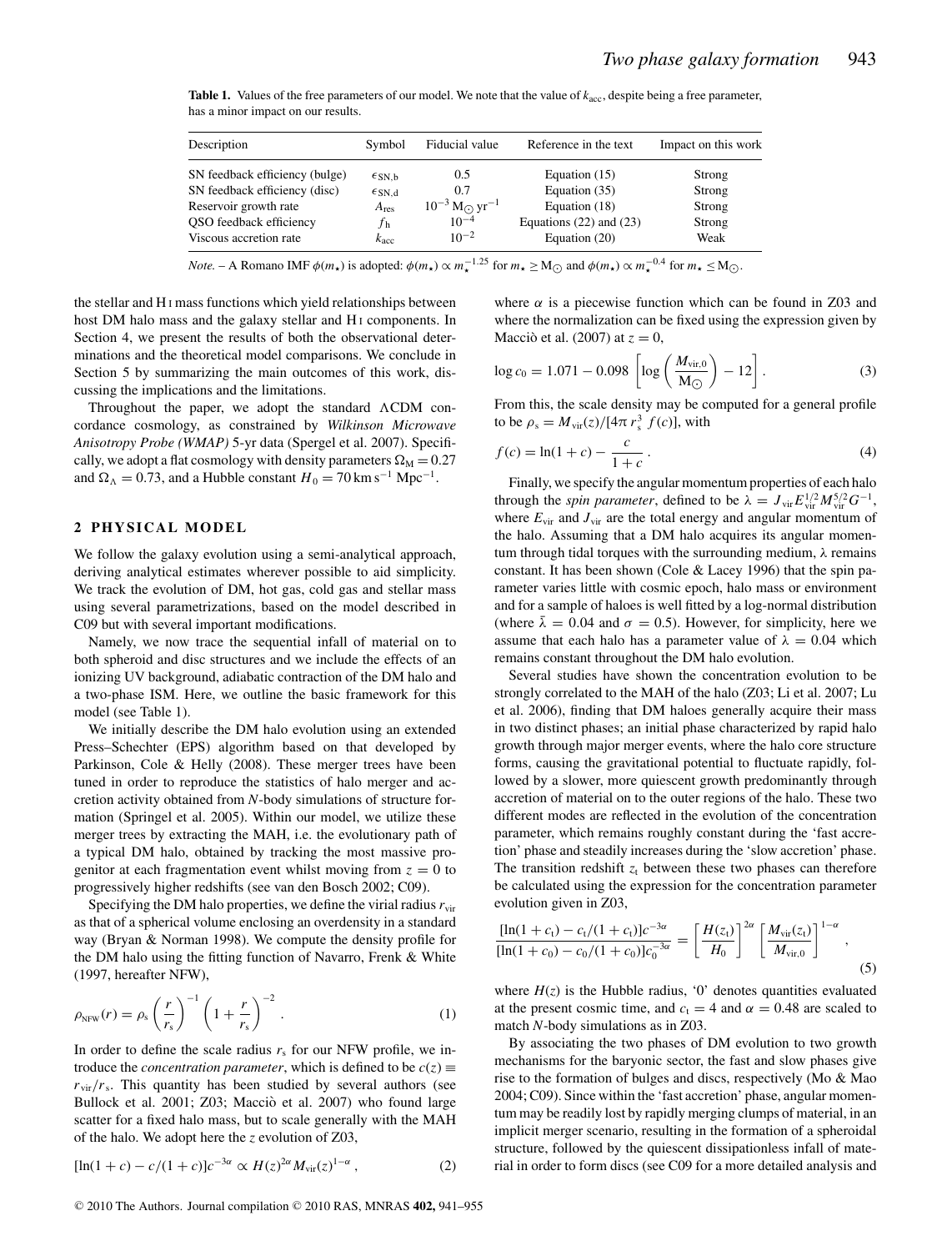justifications of this). At difference with the prescriptions outlined in C09, here we expand our model to include the symbiotic infall of baryonic material as the DM halo evolves, thus

$$
\dot{M}_{\rm inf} = f_{\rm coll} \dot{M}_{\rm vir} \,. \tag{6}
$$

We include the effects of an ionizing radiation background taking the prescriptions outlined in (Gnedin et al. 2004; Somerville et al. 2008), which is able to partially reduce the baryonic content in low-mass systems, thus

$$
f_{\text{coll}}(M_{\text{vir}}, z) = \frac{\Omega_{\text{b}}/\Omega_{\text{m}}}{(1 + 0.26M_{\text{f}}(z)/M_{\text{vir}})^3},\tag{7}
$$

where  $M_f(z)$  is the filtering mass at a given redshift, computed using the equations in (Kravtsov, Gnedin & Kyplin 2004, appendix B). A second improvement over our previous model (C09) is to include the effects of cold accretion flows, shown to be the predominant mechanism leading to the formation of low-mass systems. Below a critical mass,

$$
M_c = M_s \max[1, 10^{1.3(z-z_c)}], \tag{8}
$$

where  $M_s = 2 \times 10^{12}$  M<sub>O</sub> and  $z_c = 3.2$ , we assume that all gas accreted on to DM haloes is not shock heated to the virial temperature of the DM halo, but streams in on a dynamical time (see Cattaneo et al. 2006; Dekel et al. 2009). We note that below the shock heating mass scale it has been shown that rapid cooling does not allow for the formation of a stable virial shock (Keres et al. 2005) resulting in gas flowing unperturbed into the central regions of the DM halo. Thus, in haloes below this mass the collapse happens on the dynamical time-scale of the system ( $t_{\text{coll}} = t_{\text{dyn}}$ ), whereas in haloes above this mass  $t_{\text{coll}} = \max[t_{\text{dyn}}, t_{\text{cool}}]$ , where the cooling time-scale  $t_{\text{cool}}$ is computed in a standard way, assuming material is shock heated to the virial temperature. The effects of this cold accretion are to moderately enhance star formation at high redshifts relative to the scenario where all material is shock heated, in this way, we model the infall and cooling dynamics using the most current recipes (see Somerville et al. 2008).

In order to calculate the cooling time of the hot gas phase, we assume an isothermal gas in hydrostatic equilibrium within the NFW profile, such that

$$
\rho_{\text{hot}}(r) = \rho_0 \exp\left[\frac{-27}{2}\beta \left\{1 - \frac{\ln(1 + r/r_s)}{r/r_s}\right\}\right],\tag{9}
$$

with

$$
\beta = \frac{8\pi\mu m_p G \rho_s r_s^2}{27k_B T_{\rm vir}},\qquad(10)
$$

where  $T_{\text{vir}}$  is the virial temperature,  $\mu$  is the mean molecular mass and  $\rho_0$  is calculated by normalizing to the total hot gas mass at any given redshift. Also, we assume that the cooling function  $\Lambda(T, Z)$ is given by the tabulated function of Sutherland & Dopita (1993), and assume that the infalling baryonic material is near unprocessed and therefore has primordial metallicity,  $Z = 10^{-3} Z_{\odot}$ .

#### **2.1 Dissipative gas collapse**

During the high-redshift domain, it has been shown that the majority of the angular momentum of the collapsing proto-galactic gas dissipates as it collapses and condenses to the centres of DM haloes (see Navarro & Steinmetz 2000). Also, within C09, we show that during the early collapse phase, DM halo subunits merge on time-scales shorter than the overall dynamical time of the forming halo. Therefore, within the 'fast accretion' phase, we neglect the effects of angular momentum of cooling proto-galactic gas, which will result in the formation of a spheroidal gaseous system at a rate

$$
\dot{M}_{\text{coll}}(z) = 4\pi \int_0^{r_{\text{vir}}(z)} \frac{r^2 \rho_{\text{hot}}(r, z)}{t_{\text{coll}}(r, z)} dr , \qquad (11)
$$

where  $t_{\text{coll}}(r, z)$  is determined by the cold-accretion recipe of equations (8)–(10). We denote this cold gas spheroidal component ('gaseous bulge'), which acts as a reservoir for star formation, by  $M_{b, gas}(t)$ , and stress that besides dissipative collapse, it can also grow through merger events and disc instabilities. Also, our model includes other two components: a spheroidal stellar component ('stellar bulge')  $M_{b,star}(t)$ , and a low angular momentum cold gas reservoir  $M_{res}(t)$ , which acts as a source of material eligible to accrete on to a central black hole.

For simplicity, $\frac{1}{x}$  we assume that the reservoir can be described by an exponential disc surface density,

$$
\Sigma_{\rm res}(r,z) = \Sigma_0(z) e^{-r/r_{\rm res}(z)},\tag{12}
$$

with the scale radius  $r_{res}$  being proportional to the influence radius of the SMBH ( $r_{res} = \alpha G M_{\text{SMBH}} / V_{\text{vir}}^2$ , with  $\alpha \approx 100$ ). Also, since we have no a priori information about the geometric distribution of baryonic matter within the bulge system, and since the dynamics and thus evolution of disc structure are correlated to the mass and geometry of the bulge structure, we assume that the bulge stellar and gaseous masses settle into a Hernquist density profile,

$$
\rho_b^*(r) = \frac{M_b^*}{2\pi} \frac{r_b}{r(r+r_b)^3}, \quad * = \text{stars, gas}, \tag{13}
$$

where the scale radius of this profile is related to the half light radius by  $r<sub>b</sub> = 1.8152 R<sub>eff</sub>$ . Using the fitting of Shen et al. (2003), we take the parametrization as a function of bulge mass to be

$$
\log(R_{\text{eff}}) = \begin{cases} -5.54 + 0.56 \log(M_b) & [\log(M_b) > 10.3] \\ -1.21 + 0.14 \log(M_b) & [\log(M_b) \le 10.3]. \end{cases}
$$

The star formation rate (SFR) per annulus in the gaseous bulge may be computed as

$$
\frac{d\psi_b}{dr}(r,t) = 4\pi r^2 \frac{\rho_{b,\text{gas}}(r)}{t_{gas}(r)},
$$
\n(14)

where  $t_{\text{gas}}(r)$  is the dynamical time for the gas in the bulge. Therefore, in order to compute the total SFR, we must integrate this expression over all radii.

Energetic feedback due to supernova events may transfer significant energy into the cold ISM, causing it to be reheated and ejected from the system. Therefore, by considering energy balance in the ISM, supernovae feedback is able to remove gas from the bulge at a rate,

$$
\dot{M}_{b,\text{gas}}^{SN}(t) = -\int \frac{\epsilon_{\text{SN,b}} E_{\text{SN}} \eta_{\text{SN}} \mathrm{d} \psi_{\text{b}}(r,t) / \mathrm{d}r}{\phi(r,t)} \mathrm{d}r \,,\tag{15}
$$

where  $\eta_{SN}$  is the number of Type II supernovae expected per solar mass of stars formed<sup>2</sup>,  $E_{SN}$  is the kinetic energy released per supernova event, and  $\epsilon_{SN,b}$  is the efficiency of supernovae energy transfer

<sup>1</sup> We need to make an assumption about the reservoir geometry because that is needed to calculate the velocity of the composite system  $V_c$  (needed e.g. in equations 27 and 32, the adiabatic halo contraction factor  $\Gamma$ , equations 28 and 29), and the gravitational potential  $\phi$  of the composite system appearing in equations (15) and (34). However, the geometry of the reservoir is not expected to have a major impact on our results, given its small size relative to the other components.

<sup>2</sup> A Romano initial mass function (IMF)  $\phi(m_{\star})$  is adopted:  $\phi(m_{\star}) \propto m_{\star}^{-1.25}$ for  $m_{\star} \ge M_{\odot}$ , and  $\phi(m_{\star}) \propto m_{\star}^{-0.4}$  for  $m_{\star} \le M_{\odot}$ . This gives  $\eta_{SN} = 5 \times 10^{-3} M_{\odot}$  $10^{-3} M_{\bigodot}^{-1}$ .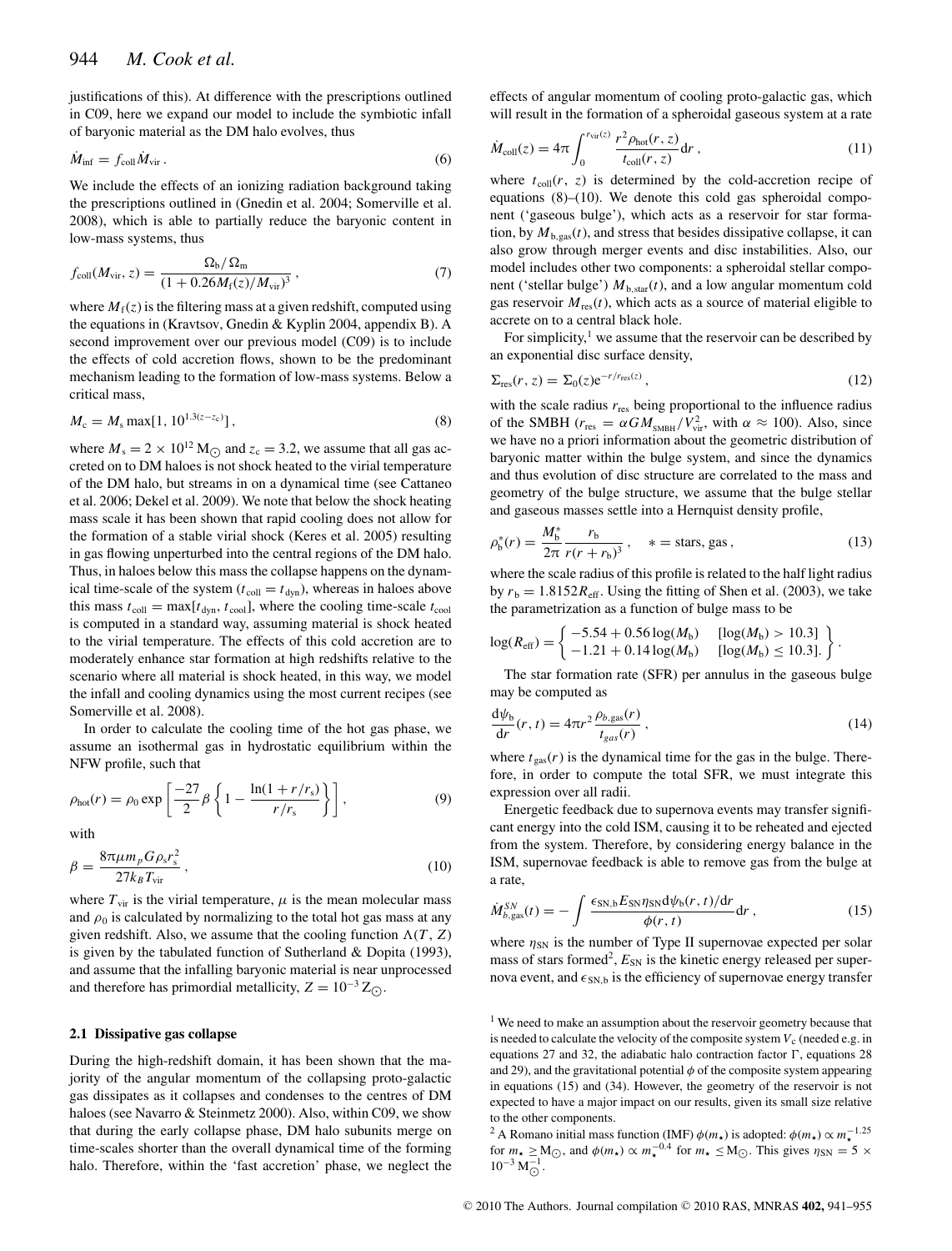used to remove the cold gas. Finally,  $\phi(r, t)$  is the gravitational potential of the composite system (bulge, reservoir, disc and DM). Therefore, using this prescription, we see that supernovae feedback is particularly efficient in smaller haloes with shallower gravitational potential wells, but relatively inefficient in larger haloes. Using scaling relations, Granato et al. (2000) were able to show that stars form faster in larger systems, thus exhibiting the observed 'anti-hierarchical' behaviour of spheroid galaxies.

A growing body of evidence is now showing that the evolution of both the SFR within spheroids and the fuelling of SMBH's are proportional to one another (Haiman, Ciotti & Ostriker 2004). A proposed mechanism to account for this phenomenon has been discussed (Kawakatu, Umemura & Mori 2003): radiation drag due to stellar radiation may result in the loss of angular momentum at a rate well approximated within a clumpy ISM by

$$
\frac{d \ln(J)}{dt} \approx \frac{L_{\rm sph}}{c^2 M_{b,\rm gas}} (1 - e^{-\tau}),
$$
\n(16)

where  $L_{\rm sph}$  is the total stellar luminosity and  $\tau$  is the effective optical depth of the spheroid ( $\tau = \bar{\tau} N_{\text{int}}$ , where  $\bar{\tau}$  is the average optical depth, and *N*int is the average number of clouds intersecting a light path). Upon loss of angular momentum, this gas may flow into the nuclear region, generating the reservoir of low-J material which fuels BH growth at the rate (Granato et al. 2004)

$$
\dot{M}_{\rm res} \approx 1.2 \times 10^{-3} \psi_{\rm b}(t) (1 - e^{-\tau}) \,\text{M}_{\odot} \,\text{yr}^{-1} \,. \tag{17}
$$

We note that, within this work we assume that  $\tau$  is constant for simplicity, which allows one to rewrite equation (17) as

$$
\dot{M}_{\rm res} = A_{\rm res} \psi_{\rm b}(t) \,, \tag{18}
$$

where *A*res is a free parameter. The cold gas stored in the reservoir is then expected to accrete on to the central SMBH with an accretion rate

$$
\dot{M}_{\text{bh}} = \min[\dot{M}_{\text{visc}}, \dot{M}_{\text{edd}}]. \tag{19}
$$

In this formula, the viscous accretion rate is given by (Granato et al. 2004)

$$
\dot{M}_{\rm visc} = k_{\rm acc} \frac{\sigma^3}{G} \left( \frac{M_{\rm res}}{M_{bh}} \right) , \qquad (20)
$$

where  $k_{\text{acc}} \approx 10^{-2}$ , whilst the Eddington accretion rate is simply  $\dot{M}_{\text{edd}} = L_{\text{edd}} / \eta c^2$ , with<sup>3</sup>  $\eta \approx 0.15$  and

$$
L_{\rm Edd} \approx 1.26 \times 10^{46} \frac{M_{\rm BH}(t)}{10^8 \,\rm M_{\odot}} \,\rm erg \,\,s^{-1}.
$$

Quasi-stellar object (QSO) activity affects the ISM of the host galaxy and also the surrounding intergalactic medium through both radiative heating and the kinetic energy input through gas outflows. Assuming that a fraction  $f<sub>h</sub>$  (which we treat as a free parameter) of the SMBH luminosity *L*<sup>h</sup> is transferred into the cold and hot gas phases, it is possible to compute the amount of cold and hot gas which is removed from the hot gas and gaseous bulge phases as in Granato et al. (2004),

$$
\dot{M}_{b,\text{gas}}^{\text{QSO}} = f_{\text{h}} \frac{2}{3} \frac{L_{\text{h}}}{\sigma^2} \frac{M_{b,\text{gas}}}{M_{\text{hot}} + M_{b,\text{gas}}},\tag{22}
$$

$$
\dot{M}_{hot}^{QSO} = f_h \frac{2}{3} \frac{L_h}{\sigma^2} \frac{M_{hot}}{M_{hot} + M_{b, gas}} ,
$$
\n(23)

<sup>3</sup> This value of  $\eta$  corresponds to rapidly spinning SMBH with spin parameter  $a \approx 0.9$  (Bardeen 1970).

where  $\sigma = 0.65V_{\text{vir}}$ . This material is assumed to be ejected from the system.

For the chemical evolution of the cold bulge gas, we use the simple instant-recycling approximation (IRA), whereby a fraction of mass is instantly returned into the cold gas phase in the form of processed material.<sup>4</sup> In particular, this implies that the effective SFR which enters the evolution equations for the gas and star bulge masses is given by

$$
\dot{M}_b^{\text{SFR}}(t) = (1 - R) \int \frac{\psi_b}{dr}(r, t) dr , \qquad (24)
$$

with  $R = 0.25$ . Also, we assume that  $M_{\text{hydrogen}} = 0.71 M_{\text{cold}}$ , where the factor takes into account the contribution of Helium and other heavier elements.

#### **2.2 Dissipationless gas collapse**

By assuming that material may collapse to form a cool gaseous disc structure during the slow accretion phase, we may add material to the disc structure at a rate which is given, as in the spheroidal case, by

$$
\dot{M}_{\text{coll}}(z) = 4\pi \int_0^{r_{\text{vir}}(z)} \frac{r^2 \rho_{\text{hot}}(r, z)}{t_{\text{coll}}(r, z)} dr , \qquad (25)
$$

where  $t_{\text{coll}}(r, z)$  is determined again by the cold-accretion determinations (see equations 8–10). If we assume a dissipationless collapse of material upon cooling within the DM halo, we may relate the dark halo virial radius and spin parameter to the forming disc scale radius. In particular, if we assume an exponential disc surface density profile for the stellar and gaseous components,

$$
\Sigma_{d}^{*}(r, z) = \Sigma_{0}^{*}(z)e^{-r/r_{d}(z)}, \quad * = \text{stars}, \text{gas}, \tag{26}
$$

the disc scale radius  $r_d(z)$  evolves according to the scaling  $r_d(z)$  =  $(2\pi)^{-1/2}(j_{d}/m_{d})\lambda r_{\text{vir}}(z)f(c)^{-1/2}f_{r}(\lambda, c, m_{d}j_{d})$ . The function  $f(\lambda, c)$  $c, m_d$   $j_d$ ) may be exactly determined through (Mo, Mao & White 1998)

$$
f(\lambda, c, m_{\rm d}, j_{\rm d}) = 2 \left[ \int_0^\infty e^{-u} u^2 \frac{V_{\rm c}(r_{\rm d}u)}{V_{\rm c}(r_{\rm vir})} \mathrm{d}u \right]^{-1}, \tag{27}
$$

where  $V_c(r)$  is the velocity profile of the composite system (bulge, reservoir, disc and DM) and where  $m_d$  and  $j_d$  are the ratios between the total mass and angular momentum of the disc component and the DM halo mass. More specifically, we take  $m_d = (M_d^{\text{stars}} +$  $M_d^{\text{gas}}$ )/ $M_{\text{vir}}$ , and we assume  $j_d = m_d$  (Mo et al. 1998).

In order to account for adiabatic halo response, we take the standard prescription of Blumenthal et al. (1986). In particular, denoting by  $M_X(r)$  the mass of a given component '*X*' enclosed by a radius *r*, from the angular momentum conservation one obtains

$$
M_{\rm i}(r_{\rm i})r_{\rm i}=M_{\rm f}(r_{\rm f})r_{\rm f}\,,\tag{28}
$$

where  $r_i$  and  $r_f$  are respectively the initial and final radius of the shell under consideration, the initial mass distribution  $M_i(r_i)$  is simply given by the NFW density profile, while  $M_f(r_f)$  is the final mass distribution. Also, mass conservation easily gives

$$
M_{\rm f}(r_{\rm f}) = M_{\rm d}(r_{\rm f}) + M_{\rm b}(r_{\rm f}) + M_{\rm DM}(r_{\rm f}) + M_{\rm res}(r_{\rm f})
$$
  
= 
$$
M_{\rm d}(r_{\rm f}) + M_{\rm b}(r_{\rm f}) + M_{\rm res}(r_{\rm f}) + (1 - f_{\rm gal})M_{\rm i}(r_{\rm i}),
$$
 (29)

<sup>4</sup> We adopt a Romano et al. (2005) IMF, which has the standard Salpeter slope 1.25 in the high mass tail, and flattens to a slope 0.4 below  $1 M_{\odot}$ . As shown in Romano et al. (2005), this performs better than the Salpeter one in reproducing the detailed chemical properties of elliptical galaxies.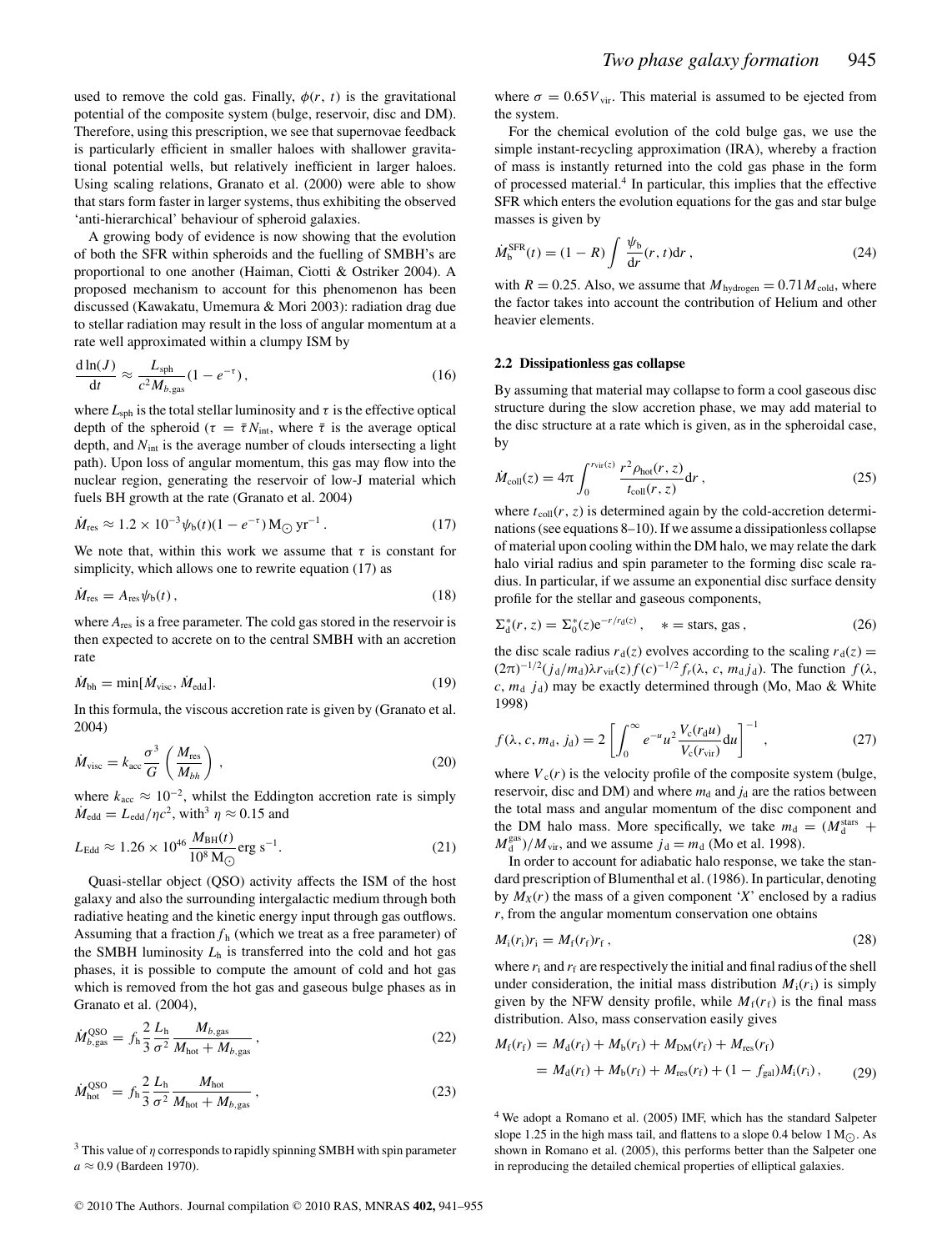where  $f_{gal} = M_{gal}/M_{vir}$  (with  $M_{gal} = M_d + M_b + M_{res}$ ). By assuming spherical collapse without shell crossing, one can adopt the ansatz  $r_f = \Gamma r_i$ , with  $\Gamma$  = const (Blumenthal 1986), and equations (28) and (29) may be solved numerically for the contraction factor  $\Gamma$ .

When the surface density of the gaseous disc increases, the cold gas becomes available to form stars. However, at present, star formation is poorly understood from both a microscopic, and large scales. Therefore, we parametrize the star formation using an empirical *Schmidt law* (Kennicutt 1998) whereby the SFR is related to the surface density of cold disc gas,

$$
\dot{\Sigma}_{\rm sfr}(r,z) = \epsilon_{\rm s} \left[ \frac{\Sigma_{\rm d}^{\rm gas}(r,z)}{M_{\odot} \,\mathrm{pc}^{-2}} \right]^n \,\mathrm{M}_{\odot} \,\mathrm{kpc}^{-2} \,\mathrm{yr}^{-1} \,, \tag{30}
$$

where  $\epsilon_{\rm sf} = 2.5 \times 10^{-4}$  controls the star formation efficiency and  $n = 1.4$  is fixed to match the properties of spiral galaxies. This law is empirically proven to hold over many orders of magnitude of gas surface density, but was shown to break down at large radii (Kennicutt 1998) where the surface density drops below a critical value, roughly corresponding to the Toomre (1964) stability criterion. We take this critical surface density to be

$$
\Sigma_{c}(r) = \frac{\sigma_{g} \kappa(r)}{3.36 G Q},\tag{31}
$$

Toomre (1964). Where  $\sigma_g = 6 \text{ km s}^{-1}$  is the velocity dispersion of the gas,  $Q = 1.5$  is a dimensionless constant, and  $\kappa(r)$  is the epicyclic frequency, given by

$$
\kappa(r) = \sqrt{2} \frac{V_c(r)}{r} \left[ 1 + \frac{r}{V_c(r)} \frac{dV_c(r)}{dr} \right]^{1/2}.
$$
 (32)

Therefore, the conversion rate of gas mass to stellar mass is computed as

$$
\psi_{\rm d}(z) = 2\pi\epsilon_{\rm sf} \int_0^{r_{\rm c}} r \Sigma_{\rm d,\,gas}^n(r,z) \mathrm{d}r,\tag{33}
$$

where  $r_c$  may be calculated by solving  $\Sigma_d^{\text{gas}}(r_c, z) = \Sigma_c(r_c)$  for  $r_c$ .

In order to account for feedback due to supernovae events, we may compute the amount of cold gas which is ejected from the system at each disc radius. In order to remove this cold gas from the disc, the supernovae feedback must be sufficient to unbind it, therefore we compare the amount of energy released through supernovae events at each disc radius with the binding energy at the same radius,

$$
\dot{\Sigma}_{\rm SN}(r,z) = -\frac{\epsilon_{\rm SN,d} E_{\rm SN}\eta_{\rm SN}\dot{\Sigma}_{\rm sfr}(r,z)}{\phi(r,z)},\tag{34}
$$

where  $\phi(r, z)$  again is the binding energy of the composite system (bulge, disc, reservoir and DM). The total amount of cold gas ejected from the system is then given by

$$
\dot{M}_{\rm SN}^{\rm d}(z) = 2\pi \int_0^{r_{\rm vir}} r \dot{\Sigma}_{\rm SN}(r, z) dr.
$$
 (35)

For the chemical evolution of the cold disc gas, we use again the IRA approximation, and the 'effective' SFR which enter the evolution equations for the gas and star disc masses is given by

$$
\dot{M}_{\rm SFR}^{\rm d}(z) = (1 - R)\psi_{\rm d}(z),\tag{36}
$$

with  $R = 0.25$ . Also, we assume again that  $M_{\text{hydrogen}} = 0.71 M_{\text{cold}}$ . Finally, it is known that when discs become self-gravitating they

are likely to develop bar instabilities, get disrupted and transfer material to the spheroidal component (Christodoulou, Shlosman & Tohline 1995). We therefore assume that a stellar or gaseous disc is stable if

$$
\frac{V_c(2.2r_d)}{(GM_{\text{disc}}^*/r_d)^{1/2}} > \alpha_{\text{crit}}^* \quad * = \text{stars}, \text{ gas},
$$
\n(37)

where  $\alpha_{\text{crit}}^{\text{stars}} = 1.1$  and  $\alpha_{\text{crit}}^{\text{gas}} = 0.9$  (see Mo et al. 1998 and references therein). If we find that discs become unstable, we assume they get disrupted in a dynamical time and transfer their material (either stars or gas) to the bulge components.

#### **2.3 Improved star formation law**

Assuming that star formation may only take place inside dense molecular clouds several authors have shown that the Schmidt– Kennicutt star formation law (equation 30) may be reproduced within large mass systems by assuming that the SFR is proportional to the molecular cloud mass (Blitz & Rosolowsky 2006; Dutton & van den Bosch 2009), thus

$$
\dot{\Sigma}_{\rm sfr} = \tilde{\epsilon}_{\rm sf} \Sigma_{\rm mol,HCN},\tag{38}
$$

Where  $\tilde{\epsilon}_{\text{sf}} = 13 \text{ Gyr}^{-1}$  and  $\Sigma_{\text{mol,HCN}} = f_{\text{mol}} R_{\text{HCN}}$  is the molecular mass surface density as traced by HCN (see Gao & Solomon 2004; Wu et al. 2005). Thus, calculating the ratio of molecular gas to atomic gas allows us to compute the SFR at all scales. The fraction of gas in discs which is molecular has been extensively analysed, and shown to be closely related to the mid-plane pressure within discs (Blitz & Rosolowsky 2006), given by

$$
P_{\rm mp} = \frac{\pi}{2} G \Sigma_{\rm g} [\Sigma_{\rm g} + (\sigma_{\rm g}/\sigma_{\rm s}) \Sigma_{\rm s}], \tag{39}
$$

where, following the detailed prescriptions of Dutton & van den Bosch (2009), assuming a constant  $\sigma_g/\sigma_s = 0.1$ . Relating the midplane pressure to the formation of molecular clouds yields

$$
R_{\rm mol} = \frac{\Sigma_{\rm mol}}{\Sigma_{\rm atom}} = \left(\frac{P_{\rm mp}/k}{4.3 \times 10^4}\right)^{0.92}.
$$
 (40)

Thus, the molecular fraction is given by  $f_{\text{mol}} = R_{\text{mol}}/(R_{\text{mol}} + 1)$ , in order to relate this to the HCN fraction, we must further compute the fitting relation of Blitz & Rosolowsky (2006),

$$
R_{\rm HCN} = 0.1 * \left[1 + \Sigma_{\rm mol}/(200 \,\rm M_{\odot} \, pc^{-2})\right]^{0.4}.
$$
 (41)

Therefore, we find that, in the high-mass (and thus density) galaxies, where the molecular fraction is typically  $\approx$ 1, we recover the standard Schmidt–Kennicutt star formation power law, with exponent 1.4, whereas in the low-density galaxies we asymptote towards an exponent of 2.84, suppressing star formation in these systems, in accordance with observations (see Dutton & van den Bosch 2009; Blitz & Rosolowsky 2006 for a detailed description). Thus, throughout the evolution of each galaxy, we partition the ISM into H<sub>I</sub> and  $H<sub>2</sub>$  components using the above relations, and compute the star formation law (and therefore supernovae feedback) using equation (42) in order to self-consistently model each galaxy under this improved star formation law.

## **3 THE H I MASS RELATIONSHIPS**

In order to investigate the relationship between the stellar and the gas component in late-type galaxies, we follow the procedure already exploited by Shankar et al. (2006), and discussed in detail in Evoli et al. (2009). We defer the reader to these papers for a more detailed discussion and highlight the main results here. If two galaxy properties, *q* and *p*, obey a one-to-one relationship, we can write

$$
\phi(p)\frac{\mathrm{d}p}{\mathrm{d}q}\mathrm{d}q = \psi(q)\mathrm{d}q,\tag{42}
$$

where  $\psi(q)$  is the number density of galaxies with measured property between *q* and  $q + dq$  and  $\phi(p)$  is the corresponding number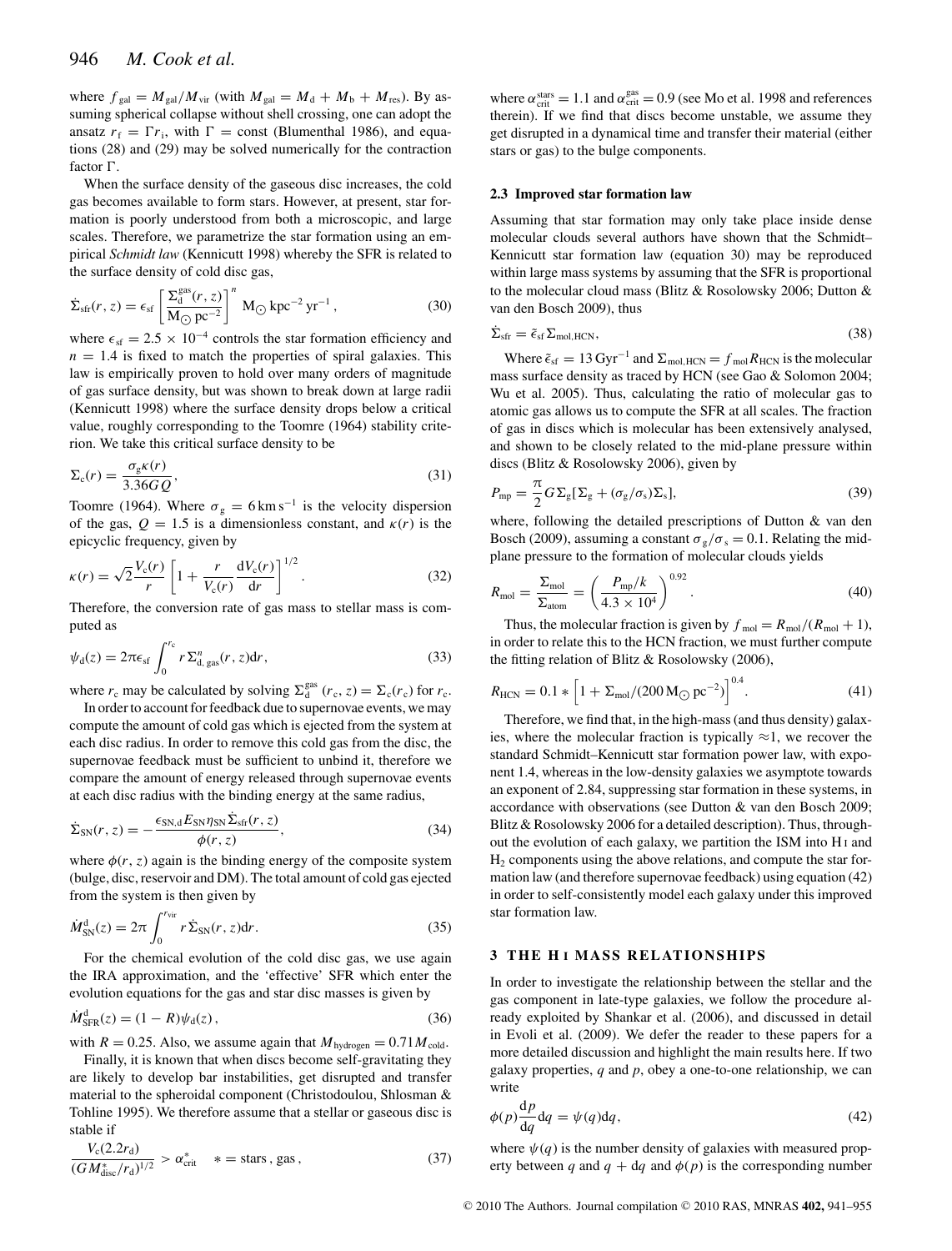density for the variable *p*. The solution is based on a numerical scheme that imposes that the number of galaxies with *q* above a certain value  $\bar{q}$  must be equal to the number of galaxies with  $p$ above  $\bar{p}$ , i.e.

$$
\int_{\bar{p}}^{\infty} \phi(p) \mathrm{d}p = \int_{\bar{q}}^{\infty} \psi(q) \mathrm{d}q. \tag{43}
$$

In the following, the HIMF is given by  $p = M_{\text{H}_{\text{I}}}$  and  $\phi(p) =$ HIMF ( $M_{\text{H1}}$ ), while the variable *q* is the stellar mass ( $M_*$ ) and  $\psi(q)$ the corresponding galactic stellar mass function (GSMF (*M*∗)).

Using the H <sup>I</sup> Parkes All-Sky Survey HIPASS (Meyer et al. 2004), it has become possible to map the distribution of  $H_1$  in the nearby Universe. The HIMF has been fitted with a Schecter function with a power index of  $\alpha = -1.37 \pm 0.03$ , a characteristic mass of  $\log(M_{H_1}^*/\text{M}_\odot) = 9.80 \pm 0.03 h_{75}^{-2}$  and a normalization of  $\theta^* =$ <br> $(6.0 \pm 0.8) \times 10^{-3} h_0^3$   $\text{Mg} = \frac{3}{2} h_0^2$  and a normalization of  $\theta^* =$ (6.0 ± 0.8) × 10−<sup>3</sup> *h*<sup>3</sup> <sup>75</sup> Mpc−<sup>3</sup> dex−1. Nakamura et al. (2003) estimated the luminosity function in the *r*<sup>∗</sup> band for early- and late-type galaxies separately. Shankar et al. (2006) used the results of Zucca et al. (1997) and Loveday (1998) to extend these results to lower luminosities and giving a good fit for the late-type galaxy luminosity function in the range  $10^7$  L<sub>O</sub>  $< L_r < 3 \times 10^{11}$  L<sub>O</sub>. The GSMF, holding over the mass range  $10^8 < M_* < 10^{12}$  is compared with the one of Bell et al. (2003a), and is in good agreement within the uncertainties due to the mass-to-light ratio, estimated to be around 30 per cent.

The correlation of galaxy properties with the halo mass  $(M<sub>h</sub>)$  is extremely relevant in the framework of galaxy formation theories. To constrain such a relation, we used the association between the stellar mass and the host halo mass derived in Shankar et al. 2006 (equation 12 and Fig. 1 therein), which has been obtained with the method already mentioned, but using either for the stellar mass function and the galactic halo mass function a fitting of the observations/simulation for all the galaxies. Finding relations between each of the mass components within galaxies is of great importance because it allows for constraints on the direct outputs from models, not requiring significant post processing, and providing useful links between the dark and luminous components of galaxies. We find that the results of the numerical outputs may be well approximated by the following analytic fitting functions:

$$
\frac{M_{H_1}}{2.38 \times 10^8 \,\mathrm{M_{\odot}}} = \frac{(M_*/6.1 \times 10^7 \,\mathrm{M_{\odot}})^{2.37}}{1 + (M_*/6.1 \times 10^7 \,\mathrm{M_{\odot}})^{1.81}},\tag{44}
$$

$$
\frac{M_{H_1}}{6.07 \times 10^8 \,\mathrm{M_{\odot}}} = \frac{(M_{\rm vir}/5.7 \times 10^{10} \,\mathrm{M_{\odot}})^{5.82}}{1 + (M_{\rm vir}/5.7 \times 10^{10} \,\mathrm{M_{\odot}})^{4.76}}.\tag{45}
$$

Fig. 2 shows the ratio of the baryonic mass components (stellar, gas and total) to the initial baryon mass associated with each DM halo obtained using the above-mentioned methods (and explained in Evoli et al. 2009), illustrating the inefficiency of galaxies, especially those of low halo mass, in retaining baryons. These relationships can be used to tightly constrain theoretical galaxy formation models in order to interpret the physical processes relevant to shape these relations.

## **4 RESULTS**

Throughout this section, we present the results of model realizations, each comprising of a sample of  $\approx 10^3$  galaxies in logarithmic virial mass increments in the mass range  $9.5 < log(M<sub>v</sub>(z =$  $0/M_{\odot}$ ) < 13.5 in order to encompass the observational range of galaxy-hosting DM haloes. In order to make statistical predictions with each generated galaxy sample at  $z = 0$ , we weight each DM



**Figure 2.** The derived relationships between virial mass and; stellar (solid/black), H<sub>I</sub> (dashed/red) and baryonic (dotted/blue) components. Shaded regions corresponding to the  $1\sigma$  Gaussian errors associated with the observational determinations.

halo with the GHMF, which mirrors the Sheth & Tormen (2002) mass function within most galaxy sized DM haloes, but is derived in order to account for the increasing probability of multiple galaxy occupation in the highest mass haloes (see Shankar et al. 2006). Throughout this section, we also plot the results for 'early' and 'late' type galaxies, by parting the populations into  $[M_{bulge}/M_{total}] > 0.5$ and  $[M_{bulge}/M_{total}]$  < 0.5, respectively.

#### **4.1 Component evolution**

In order to illustrate the general behaviour of our galaxy formation framework, Fig. 3 highlights the evolution of each mass component from  $z = 8$  up to the present epoch. In the left-hand, centre and right-hand panels, we show a low-, intermediate- and high-mass galaxy, respectively, in order to highlight typical model outputs for each system. As can be seen, the evolution of each galaxy differs significantly due both to scatter at each mass through Monte Carlo selected mass accretion histories, and to the relative differences in efficiencies of the competing processes of infall, star formation and feedback on different mass scales.

We find, in broad agreement with observations, that a typical lowmass galaxy [with  $M_v(z=0) \approx 10^{10} M_{\odot}$ ] supports the growth of a disc structure from high redshifts showing extended star formation up to  $z = 0$  resulting in a gas-rich disc dominated galaxy with a negligible bulge component. In intermediate mass,  $L_{\odot}$  galaxies, at high-redshifts gaseous collapse on to a spheroid system results in the co-evolution of SMBH's and the spheroidal component resulting in a gas poor, *'red and dead'* spheroidal stellar component which acts as the bulge within the resultant formed galaxy as the disc component grows steadily from  $z \leq 1.5$ . The high-mass galaxy shows rapid early growth of the SMBH and spheroid component, followed by an epoch of dormancy in the star formation, no significant disc structure may form in these systems and ongoing star formation is prevented due to the presence of a large SMBH which acts to effectively expel any residual gas which may infall later, only allowing for extremely mild star formation following the main growth phase. The resulting galaxy spheroidal component thus comprises an old stellar population, with little gas and negligible star formation, and the disc component is over an order of magnitude smaller than the bulge, and gas rich, showing little star formation.

These results are consistent with the evolutionary histories tuned to match the chemical properties of local galaxies of different morphological type and different host halo masses (Calura, Pipino &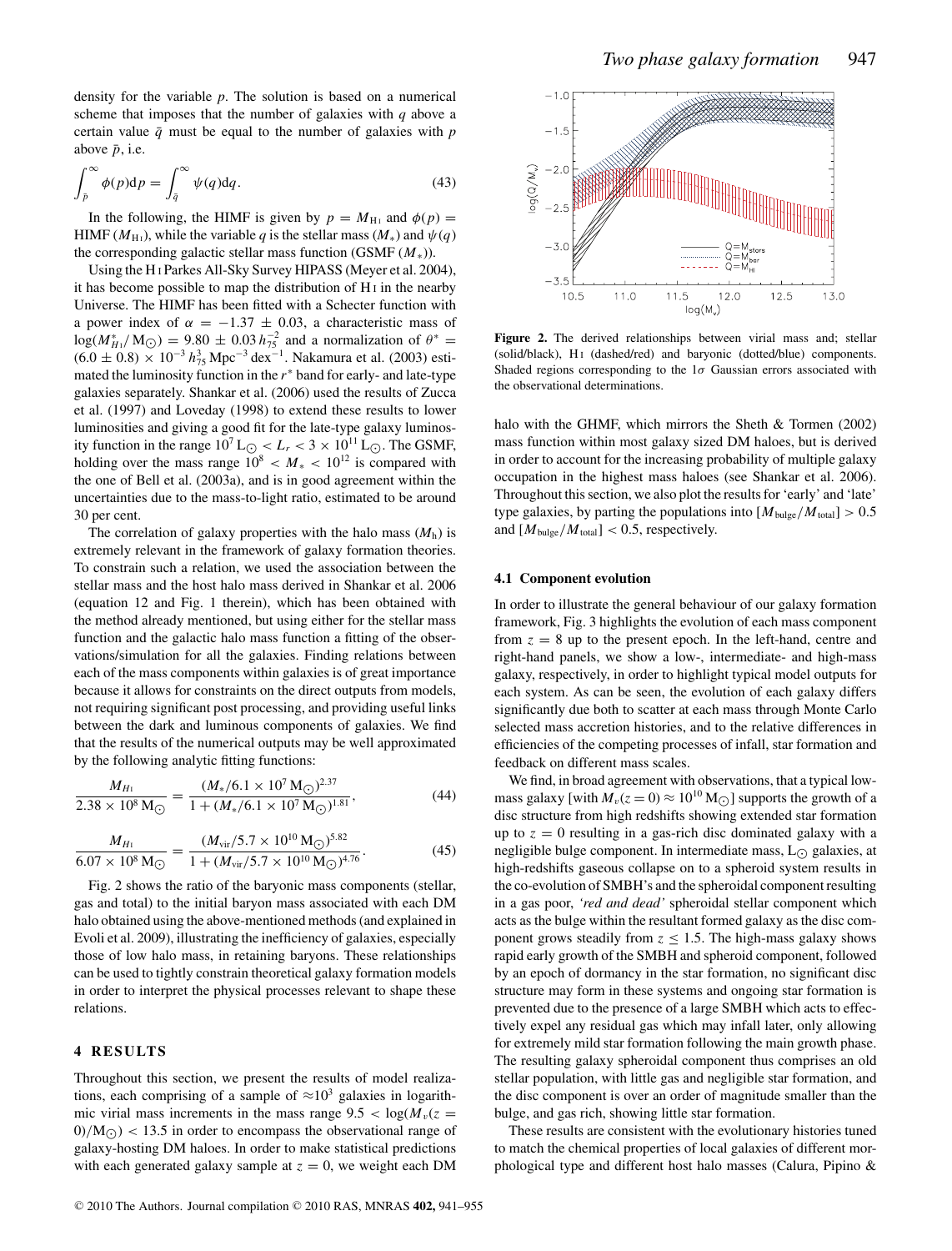

**Figure 3.** The evolution of typical model galaxies; a low-mass disc-dominated galaxy (left-hand panel), an  $L_0$  galaxy with both bulge and discs present (middle panel), and a high mass, spheroid dominated galaxy (right-hand panel): DM mass (solid/black), hot gas (long-dash/brown), disc gas (short-dash/blue), disc stars (dotted/purple), bulge gas (triple-dot–dashed/green), bulge stars (dot–dashed/aquamarine), BH mass (solid/red).

Matteucci 2008 and references therein), which have also been shown to be consistent with photometry within the local Universe (Schurer et al. 2009) and are generally in agreement with observations of statistical samples of galaxies (Driver et al. 2006), however, as can also be seen, due to the stochastic nature of the model, fluctuations in galaxy properties are expected, and thus we must revert to statistically representative samples of galaxy populations in order to make more robust comparisons.

Within these systems in-falling baryonic material is shock heated and therefore may form a static atmosphere of hot gas. Feedback from a growing SMBH may thus halt the cooling of this gas, quenching star formation and sweeping out the ISM (see Granato et al. 2004). Within these systems, it is thought that baryonic material is shock heated and therefore cooling, and feedback from a growing SMBH may quench star formation by sweeping out the ISM (see Granato et al. 2004)

#### **4.2 Stellar and Baryon mass functions**

The local stellar and baryonic mass functions provide a powerful constraint on theoretical models of galaxy formation: encompassing much of the relevant physical processes which determine the assembly of baryons within DM haloes.

In order for models to reproduce observational results, it has become clear that physical processes of gas accretion, supernovae feedback and photoionization are most effective in the lowest mass DM haloes, where the shallow potential wells are inefficient at trapping and holding baryonic material. Thus, these processes drive the evolution of the faint-end slope of the mass functions (Benson et al. 2002), whereas the brightest galaxies (above *L*∗) are embedded within large DM haloes which effectively trap baryonic material. Within these systems, in-falling baryonic material is shock heated and therefore may form a static atmosphere of hot gas. Feedback from a growing SMBH may thus halt the cooling of this gas, quenching star formation and sweeping out the ISM (see Granato et al. 2004). Coupled with the increasing subhalo contribution (through the cluster mass function) whereby in DM haloes with  $M_v(z)$  $0$ ) >  $10^{13}$ , the probability of a single galaxy occupation is low, gives rise to the relatively sharp cut-off of stellar mass within the largest DM haloes (see Shankar et al. 2006; Somerville et al. 2008, and contained references).

Rather than computing the spectral energy distribution (SED) assuming any mass-to-light ratio for each model galaxy (relying upon further model assumptions such as the dust-to-gas ratio, molecular



**Figure 4.** Stellar mass function output by each of our three model realizations compared with the Bell et al. (2003a) estimate. We find that the most sophisticated treatment of the baryonic physics results in agreement to the observations in all but the lowest mass haloes ( $M_s < 10^9$  M<sub> $\odot$ </sub>), where we find that we overproduce the stellar matter by approximately a factor 2. Note that, due to large uncertainties in observational mass-to-light ratios, we associate 0.3-dex errors in the stellar mass determinations, and 0.4-dex in the value of  $\phi(M_{\text{stars}})$ , shown by the shaded area. Model error-bars represent Poissonian uncertainties due to the finite sample size of synthetic galaxies.

cloud structure and optical depth etc.) by comparing the stellar and total baryon budgets within each DM halo, we provide the most direct analysis of model outputs. However, we also note that uncertainties in the observational conversion of luminosity to stellar (and total baryonic) mass are systematically related to the spectral energy SED fitting methods used in order to extract physical quantities from the multiwavelength observations, and on the quality of the observations themselves, this is known to have large uncertainties and we hope in a subsequent work, to utilize synthetic spectra using the detailed star formation histories, galaxy geometries, gas and dust content, in order to self-consistently model the multiwavelength SED and make comparisons with the luminous properties of galaxies. In Fig. 4, we show the Schecter function fit to the Bell et al. (2003a) estimate for the local stellar mass function, in order to generate this mass function the authors utilize a large sample of galaxies from the Two Micron All Sky Survey (2MASS) and the Sloan Digital Sky Survey (SDSS) converting galaxy luminosity into stellar mass using simple models to convert the optical and near-infrared observations into stellar masses.

As we have shown in Fig. 4, using three levels of sophistication, we are able to highlight the differences between; a 'standard' model,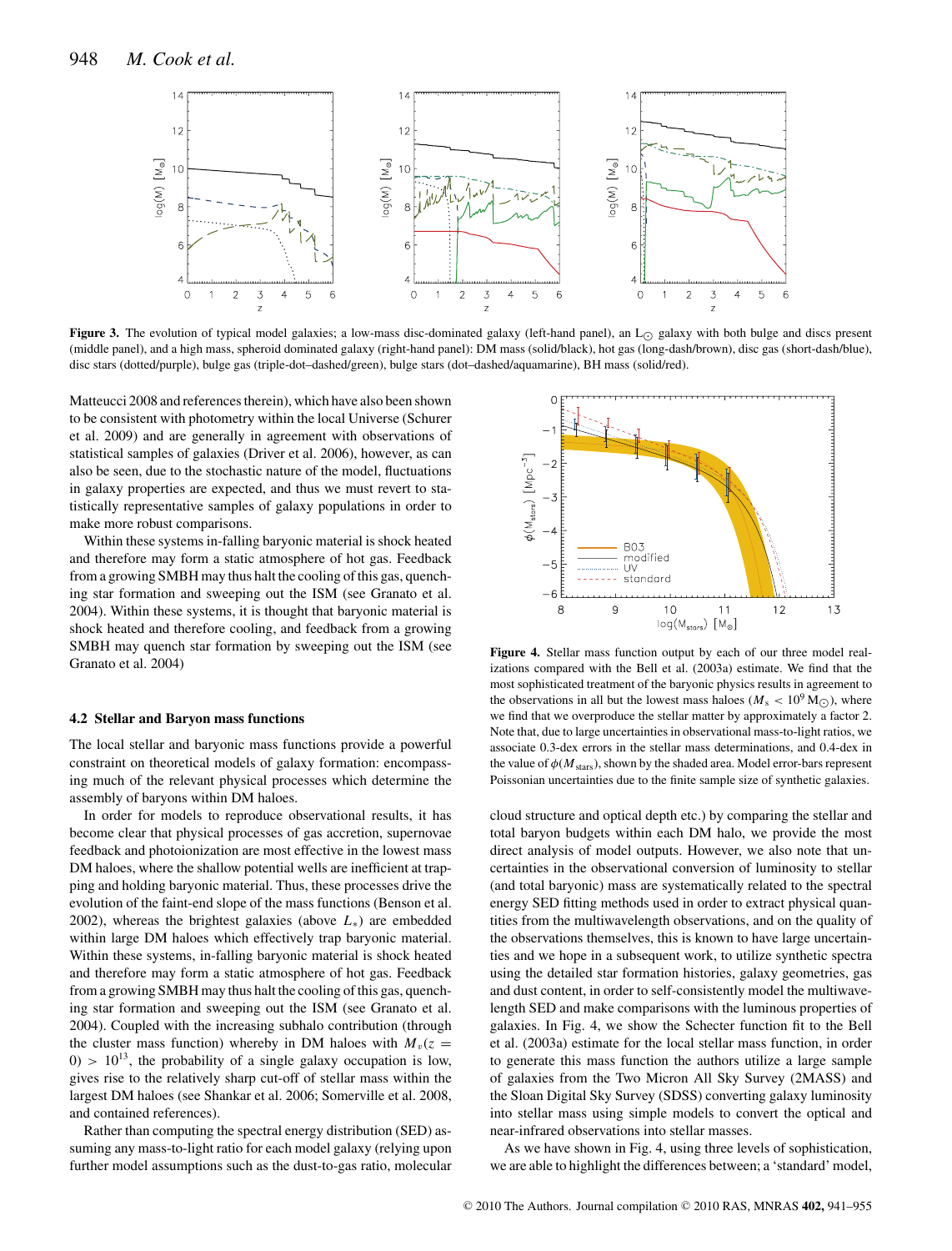whereby we ignore the effects of a photoionizing background and employ a standard Schmidt–Kennicutt (Kennicutt 1998) star formation law, a 'UV' model whereby we include the suppression of mass flowing into galaxies through photoionization (see equations 6 and 7), and a 'sophisticated' model, which combines the effects of a photoionizing background with a two-phase ISM and modified star formation law. We will refer to these model names throughout the next sections.

More specifically, using a 'standard' model, we significantly overproduce the number density of low-mass galaxies. This occurs even when we increase supernovae feedback efficiencies to extremely high levels (see Mo et al. 2005 for a discussion), further pushing the parameter to higher values than  $\epsilon_{\rm sn} = 0.7$  would result in largely unphysical models, and it is clear that reproducing observations using this basic framework does not occur naturally.5 Secondly, increasing the supernovae feedback efficiencies whilst lowering the star formation efficiencies simply has the effect of reducing the stellar mass but not the gaseous mass, resulting in gas fractions which *increase* with increasing supernovae efficiency and thus are in disagreement with observations (see Mo et al. 2005 for a detailed discussion).

By suppressing the initial in-fall of material due to an ionizing UV background radiation, we are able to improve agreements with the mass function. However, we achieve the best reproduction of the stellar mass function through the additional reduction in star formation efficiency when employing the 'sophisticated' star formation law, which is determined by the amount of  $H_2$  gas present in galaxy discs.

Alone, the stellar mass function provides a crucial observation for any physical galaxy formation model to reproduce, but by simultaneously comparing both the stellar and gaseous properties of galaxies, we are able to break degeneracies between gas infall and cooling, star formation and feedback processes, resulting in a significantly improved constraint on the theoretical framework. This has led previous authors to claim that the standard model, whereby low-mass systems support efficient gas cooling leading to large gaseous rotationally supported discs, which then undergo mild star formation, significantly overpredicts galaxy H <sup>I</sup> masses when compared to observations (see Mo et al. 2005) causing serious tension between theory and observation.

In Fig. 5, we compare model results with the Bell et al. (2003b) baryon mass function. We find that suppressing the infall of baryonic gas due to an ionizing UV background significantly improves agreement between observation and model output, since material is prevented from in-falling into the haloes initially and thus requiring less feedback in order to gain agreement of the low stellar and gas fractions in these haloes. A final and further improvement between model and observation is achieved by partitioning the ISM into neutral and molecular gas, which has the effect of reducing the SFR efficiency preferentially in the lowest mass DM haloes. We find that the best agreement between model and observation naturally results from using the most sophisticated treatment of the ISM physics, and the initial infall of gas. We do, however, still find discrepancies in the lowest mass haloes  $[M_{star}(z=0) < 10^9]$ , over-



**Figure 5.** Baryonic mass function output by our three model realizations as compared to the Bell et al. (2003b) estimates. As is shown, the 'standard' approach over predicts significantly the amount of baryonic material at all masses, whereas adding the effects of a UV background and then a twophase ISM results in progressive improvements. The most sophisticated realization results in a good fit to the observational mass function across all observable masses. Note that the shaded area represents the  $1\sigma$  errors, discussed in Fig. 4. Model error-bars represent Poissonian uncertainties due to the finite sample size of synthetic galaxies.

predicting the baryon and stellar content within these DM haloes, and slightly overproducing the number density of the most massive galaxies. This issue is discussed in Section 5.

However, the observations (with their large uncertainties) remain relatively insensitive to the detailed properties of the galaxies at different masses, a strong motivation for the method adopted in Section 3, whereby linear scales amplify the discrepancies between models.

#### **4.3 H I and H2 mass functions**

Due to the implemented star formation law within the 'sophisticated' model, whereby we partition the total cold gas mass into atomic and molecular hydrogen,<sup>6</sup> where  $f_{\text{mol}} = R_{\text{mol}/(R_{\text{mol}}+1)}$ , and *R*mol is given by equation (40) at each time-increment in order to self-consistently generate a two phase ISM, we are able to make simultaneous predictions for both the H<sub>I</sub> and H<sub>2</sub> mass functions. In Fig. 6, we compare our model results to the observational estimates of Zwaan et al. (2005). The sample, comprising of 4315 extragalactic emission line estimated H <sup>I</sup> masses from the HIPASS catalogue, is complete down to  $M_{H_1} \approx 10^8 \,\mathrm{M}_{\odot}$ , which allows for an unprecedented determination of the low mass slope. We find that above  $M_{H1} \approx 10^9 \,\mathrm{M}_{\odot}$ , we accurately reproduce the form and normalization of the mass function, but we do significantly overproduce the H <sup>I</sup> masses at the low-mass extreme.

Secondly, in Fig. 7, we compare the  $H_2$  mass function as derived from the CO-mass function determination by Keres, Yun & Young (2003) based on the Five College Radio Astronomy Observatory extragalactic CO survey of 200 galaxies (Young et al. 1995). The conversion from CO to  $H_2$  is achieved through a ' $\chi$ -factor' which proves to be a delicate and difficult task to determine, we utilize the  $H_2$  mass function derived by Obreschkow & Rawlings (2009) as this appears to be the most robust determination, and also plot the  $H_2$  mass function derived within the original Keres et al. (2005) work (using a constant *χ*-factor). We refer the reader to their work for further details. We find that within observational errors, we

<sup>6</sup> Taking  $M_{\text{H}_2} = f_{\text{mol}} M_{\text{hydrogen}}$  and  $M_{\text{H}_1} = (1 - f_{\text{mol}}) M_{\text{hydrogen}}$ .

<sup>5</sup> We note also that we use a universal stellar initial mass function (IMF) which has been constrained in order to reproduce the chemical properties of galaxies accurately, increased supernovae rates are achievable using a more top-heavy IMF, however this has a strong chance to offset other properties of the formed galaxies with respect to observations (see Romano et al. 2005 for a discussion.)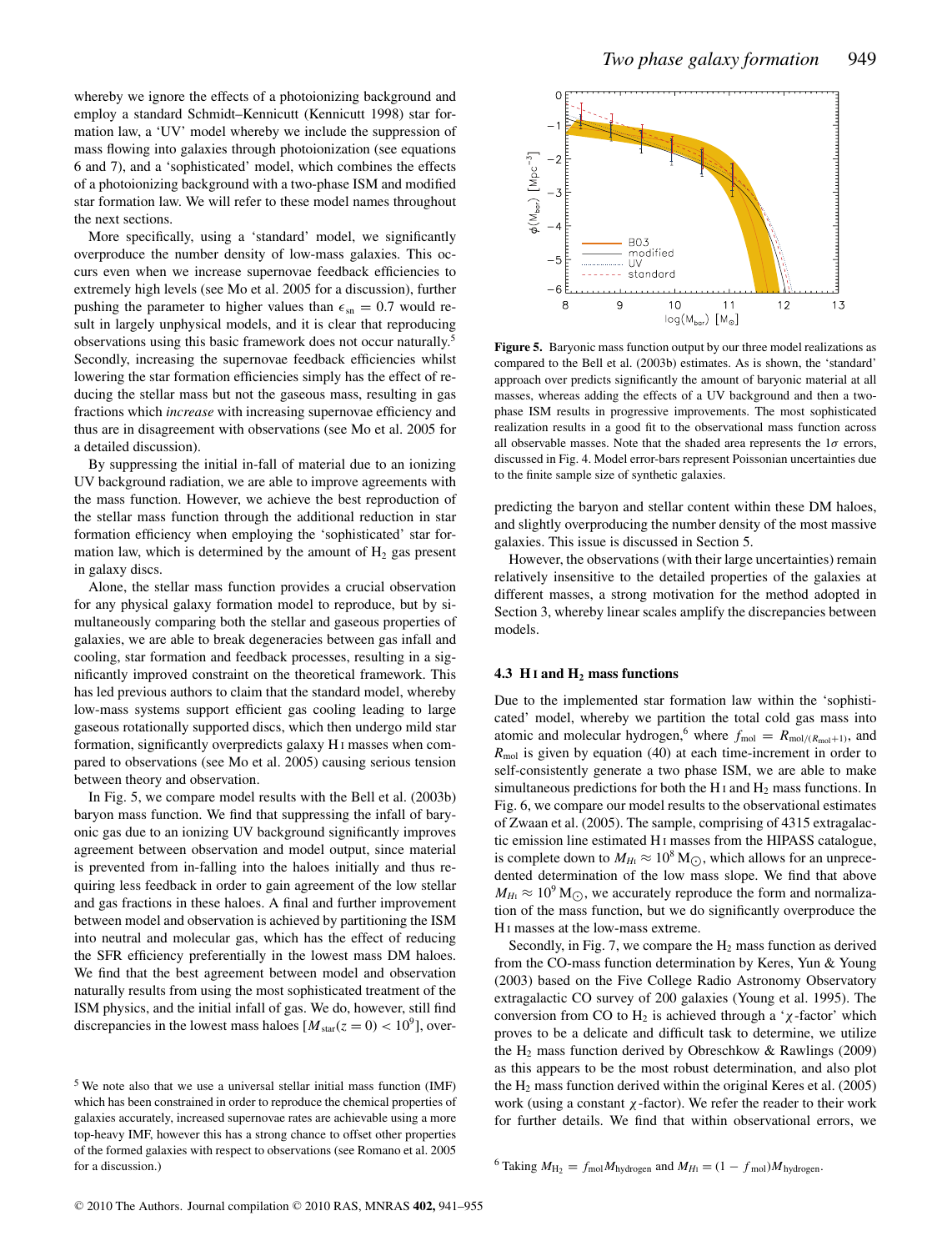

Figure 6. The H<sub>I</sub> mass function produced by our model as compared to the Zwaan et al. (2005) HIPASS galaxy sample. Using the combined effects of a UV background photoionizing radiation and a two-phase ISM we suppress the formation of low-mass systems. We find that we reproduce both the normalization and high mass cut-off accurately, but still slightly overproduce the number systems with  $M_{\text{Hi}} < 10^9 \text{ M}_{\odot}$ , a minor effect discussed in Sections 4 and 5. Observational error bars are associated to  $1\sigma$  uncertainties in determination of H<sub>1</sub> masses. Model error bars represent Poissonian uncertainties due to the finite sample size of synthetic galaxies.



Figure 7. The H<sub>2</sub> mass function produced by our model as compared to the estimations by Keres et al. (2003). We find that we reproduce both the normalization, low and high mass cut-off within the observational range. Observational error bars are associated to  $1\sigma$  uncertainties in determination of H<sub>I</sub> masses. Model error bars represent Poissonian uncertainties due to the finite sample size of synthetic galaxies.

reproduce this function over the entire observational range, however, we note that the large uncertainties within the determination of the precise value of the  $\chi$ -factor means that we are relatively loosely constrained, and we view this result as a general prediction of our model, rather than a constrained observational match.

Physically interpreting these results, we may conclude that utilizing a two-phase ISM whereby star formation scales only indirectly with the total gas mass, but directly with the molecular  $H_2$  mass, we find that we may accurately reproduce both the H<sub>1</sub> and  $H_2$  mass functions of galaxies apart from an overprediction of neutral H<sub>I</sub> within the lowest mass haloes. This discrepancy also appears within the stellar mass function (Fig. 4) and the baryonic mass function (Fig. 5), although it is greatly improved using the 'sophisticated' ISM treatment.



**Figure 8.** Deriving the relationships in Section 3, we show the baryon budget in the form of stellar material in DM haloes of different mass. Only by exploiting the effects of a UV background and a two-phase ISM can we reproduce the global form of this relationship, finding good agreements to observations at all masses, with a slight overprediction only in the lowest mass haloes. As can be seen, 'standard' approaches significantly overproduce stellar material on all mass ranges, but the discrepancy is clearest in the low-mass systems. The shaded region represents the 1*σ* observational uncertainty. Model error bars represent Poissonian uncertainties due to the finite sample size of synthetic galaxies.

#### **4.4 Stellar-to-DM properties**

Exploiting the methods outlined in Section 3, we are able to make observational mappings between DM halo masses and their contained stellar mass. In Fig. 8, we show the relative efficiency of conversion of baryonic material into stellar mass within DM haloes relative to the cosmological baryon to DM ratio  $f_b = \Omega_b/\Omega_m =$ 0.16. These relationships provide direct observational constraints on to galaxy formation models and allow for a direct analysis of the relevant processes occurring over a range of mass scales (see Shankar et al. 2006). As can be seen, the lowest mass systems  $[\log(M_v/M_{\odot})$  < 11] are strongly DM dominated, due to the inefficiency of weak gravitational potentials in these systems being able to capture and contain baryonic material and then efficiently form stars. Typically, these systems are strongly disc-dominated, late-type galaxies.

Intermediate mass systems  $[11 < log(M_v/M_{\odot}) < 12]$  generally contain a range of morphological types with significant spheroid and disc components. The stellar content in these systems is a strong function of the mass, whereby the larger systems become richer in stellar mass fraction reaching a 'peak' ratio of stellar to DM where there is a minimum efficiency in the combined effects of supernovae and nuclear feedback processes. When we approach the highest mass DM haloes  $[\log(M_v/M_{\odot})) > 12]$ , feedback through nuclear activity generated by an accreting SMBH is able to effectively remove the material. This effect becomes stronger in the higher mass systems and thus causes the flattening and slight downturn of the stellar conversion efficiency.

Overplotting model outputs using the 'standard', 'UV' and 'sophisticated' models, we may easily differentiate between outcomes due to the increased sensitivity of the plotting ranges. We see that the models which include the effects of a UV background show significant improvements over the entire mass range, and using the twophase ISM physics and adopting the SFR dependent on  $H_2$  mass, we are able to reproduce the observations to a high accuracy throughout the entire mass range due to the relative decrease in SF efficiency, with the only discrepancies at the lowest masses. It is important to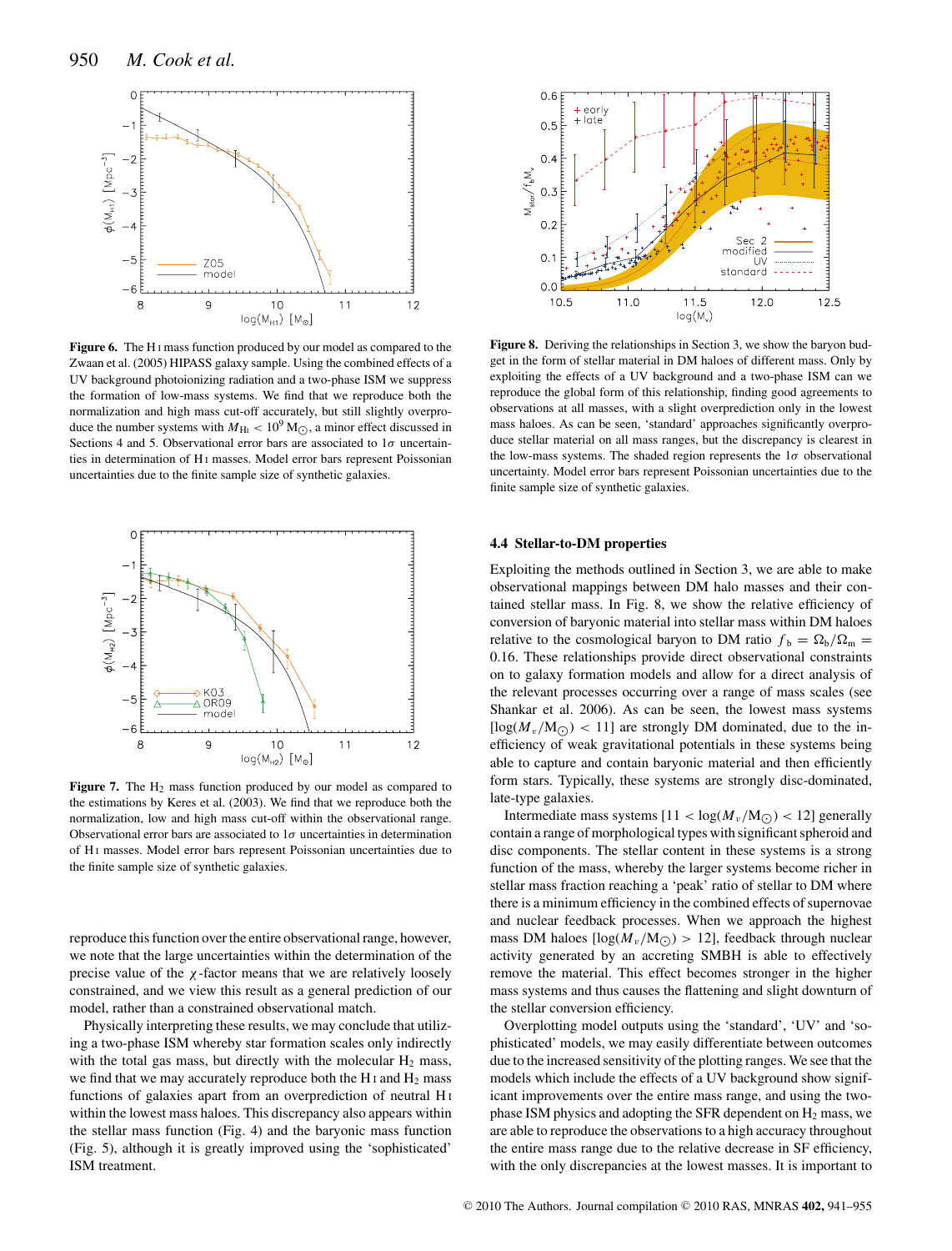note here that due to the sequential build-up of matter within haloes from high redshifts to low, the importance of ionizing backgrounds and star formation on low-mass systems manifests throughout the entire mass range at  $z = 0$  (see Somerville et al. 2008 for further discussion of this). Under the standard  $\Lambda$ CDM scenario, whereby small structures collapse first and form progressively larger systems, large structures at  $z = 0$  are therefore significantly influenced by small scale processes at higher redshifts, where their constituent parts were forming and evolving, thus the low-mass behaviour is of global importance to galaxy formation theory.

#### **4.5 Gas-to-DM properties**

In analogy to the previous section, in Fig. 9, we plot the fraction of H <sup>I</sup> to DM halo mass, we are able to see that the gas fractions are highly sensitive to the different physical prescriptions, the scatter is attributed to the fact that the cold gas (and thus  $H_1$  mass) component at any time is controlled by the competing processes of infall, star formation, feedback and recycling. We also find that, due to the uncertainties and intrinsic dispersion in the relationship between the DM and gaseous matter, the observational trend is not as constrained for the gaseous as for the stellar component. Observationally, the lowest mass DM haloes become progressively more depleted in H I, due to suppression of infall and increased efficiency in generating gaseous outflows, intermediate-mass DM haloes 11 *>*  $(\log(M_{\nu}/M_{\odot}) > 11.5)$  possess the most H<sub>I</sub> mass, due to the global maxima in trapping and containing baryonic material in DM haloes (or conversely, a global minima in feedback processes), and at high masses we see a progressive loss of H<sub>I</sub> abundance in haloes, signifying an increase in removal of gaseous material through cooling inefficiencies and nuclear feedback processes.

In Fig. 9, we show the outputs for each of the three realizations, as can be clearly seen, the only successful reproduction of the majority of the observations is the 'sophisticated' model, whereby we model both the effects of a two-phase ISM and of an ionizing background radiation. Therefore, modelling the SFR depending linearly on the surface density of molecular gas in the disc component results in a correct conversion of cold gas to stellar material (as can be seen from simultaneous fits to both Figs 8 and 9), using the standard Schmidt–Kennicutt (Kennicutt 1998) star formation law (and their



**Figure 9.** The fraction of baryonic matter in the form of H<sub>I</sub> relative to the cosmological fraction showing that using the 'sophisticated' model. We are able to successfully reproduce the derived relationships in Section 3 accurately down to relatively low-halo masses, but overpredict the H <sup>I</sup> mass by a factor of 2 within the lowest mass haloes. We discuss the implications of this in Section 5. The shaded region represents the  $1\sigma$  observational uncertainty. Model error bars represent Poissonian uncertainties due to the finite sample size of synthetic galaxies.

constrained normalization), we convert too much material from gas into stars, resulting in an overproduction of stellar mass and an underproduction of gas mass in all DM haloes, whereas the modification outlined in Dutton & van den Bosch (2009) allows for the correct fraction of virial mass in the H<sub>I</sub> phase, apart from in the lowest mass systems  $[11 > (\log(M_v/M_{\odot}))$ , where we find observation and model predictions in alarming disagreement.

As with previous works, but to a lesser extent, we find that we overproduce the amount of gas in the lowest mass DM haloes, and more worryingly, we do not reproduce the observed down-turn in gaseous mass within the lowest mass systems  $\left[ \log(M_v/M_{\odot}) \right]$ 11]. This mismatch clearly suggests that despite our suppression of baryonic material on to low-mass DM haloes, and improved star formation prescriptions we are still missing extra factors which dominate at  $M_v(z=0) < 10^{11} M_{\odot}$ . We may attribute this effect with our lack of description of environmental effects, since the lowest mass haloes are more probable to be located within larger overdensities and therefore subject to external forces (see the Section 5 and Mo et al. 2005 for more details).

#### **4.6 Stellar-to-gas properties**

It is suspected that within the lowest mass systems, gas collapse, star formation and supernovae feedback result in a self-regulated conversion of gas into stars, thus these effects can be seen to produce precisely the correct fraction of stars to gas in Fig. 10. Within our model the cold gas component fluctuates more than any other galaxy component since it is constantly being replenished due to infall and stellar recycling, exhausted through star formation and expelled through feedback processes. Therefore, directly comparing each galaxies gaseous and stellar properties provides a stringent comparison between observation and model. Interestingly, we find that plotting these quantities; we reproduce a tight correlation with relatively little scatter.

We find an overall agreement to the data across the entire mass range under investigation using the 'sophisticated' model, showing that the H<sub>I</sub> fraction becomes increasingly large with decreasing stellar mass, having roughly equal stellar and HI masses at



**Figure 10.** H I-to-stellar mass ratio as a function of the stellar mass. Using derived relationships from Section 3, we are able to assess the relationship between H <sup>I</sup> and stellar mass, finding that using a two-phase ISM and related SFR computations, we accurately reproduce the observations across the entire observational range, unlike the more simplistic frameworks, where we systematically convert too much cold gas into stellar material. The shaded region represents the 1*σ* observational uncertainty. Model error bars represent Poissonian uncertainties due to the finite sample size of synthetic galaxies.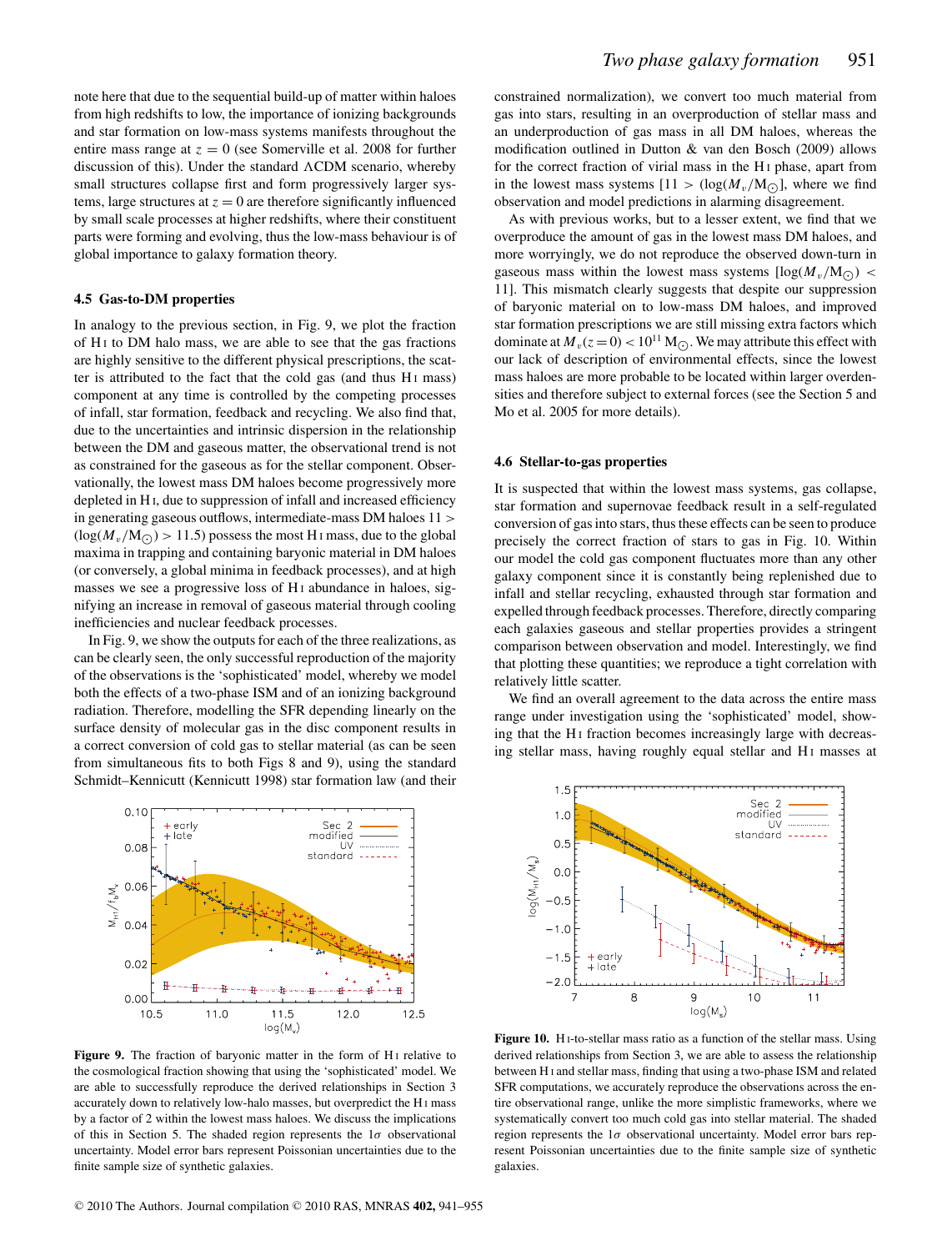$M_s \approx 10^9 \,\mathrm{M}_{\odot}$  increasing to a factor of  $\approx 100$  times more H<sub>1</sub> than stellar mass within systems with  $M_s \approx 10^7$  M<sub>( $\odot$ </sub>). Conversely, without using the effects of a two-phase ISM and UV background radiation, we find a general offset in all masses, with an overefficient conversion of cold gas to stars (as may also be seen in Figs 8 and 9).

We also find that this result is relatively robust against parameter choices; only having a significant dependence on the star formation efficiency parameter (which is constrained observationally). We may attribute this to the fact that star formation is modelled as a function of the surface density of  $H_2$  in galaxies and within the low-mass disc dominated systems is relatively inefficient (due to the low surface densities and relatively high star formation thresholds) resulting in a well-defined conversion of cold gas to stars and hence, H<sub>I</sub> to stellar mass ratio. This conclusion also has important consequences when considering the overproduction of both stellar and H<sub>I</sub> masses in the lowest mass DM haloes, since we accurately reproduce the self-regulation properties of galaxies (as the correct balance between star formation and feedback is required to simultaneously reproduce the correct gas and stellar mass budgets in DM haloes). Overproduction in the low-mass regions within Figs 8 and 9 therefore, must be attributed to the accretion of too much material, a conclusion which is confirmed by several other authors (see Mo et al. 2005 and references therein).

We would also like to plot the  $H_2$  mass counterparts for Figs 8 and 9, however, due to the unconstrained mass functions, as discussed in Section 4.3, we are not able to construct conclusive observational constraints. Secondly, since partitioning the ISM within the singlephase ISM models is typically something relatively ad hoc, we do not perform this analysis here.

#### **4.7 Star formation properties**

A final useful diagnostic to be used to constrain galaxy formation models is the instantaneous SFR, which is found to vary significantly within galaxies of different stellar mass. In Fig. 11, we compare each model realization with the observational SFR estimates as a function of stellar mass by Elbaz et al. (2007), who used a large sample of SDSS galaxies with spectroscopic data in order to accurately determine the SFR (see Brinchmann et al. 2004).



**Figure 11.** The predicted SFR as a function of the stellar mass at  $z = 0$ for our three realizations compared to Elbaz et al. (2007). As can be seen, the SFRs in all three models are similar, all showing good agreements in the low-/intermediate-mass systems but models overpredicting the SFR in the highest mass systems. The shaded region represents the  $1\sigma$  observational uncertainty. Model error-bars represent Poissonian uncertainties due to the finite sample size of synthetic galaxies.

We find little difference between the SFR predicted by each model realization as expected since each SFR prescription is constrained by  $z = 0$  galaxy properties. Moreover, we generally find that within the low mass, disc-dominated region ( $M_s < 10^{10}$  M $\odot$ ) we obtain a good agreement between model and observation, but significantly overpredict the SFRs in the largest galaxies. We may attribute this to a lack of active galactic nucleus (AGN) quenching within the disc component of the largest mass systems at late times, which has been applied in several models as a rather ad hoc 'radio-mode' feedback (see Bower et al. 2006; Croton et al. 2006). Since, within our models, we do not have any suppression of the growth of discs around large pre-formed bulges, aside from the late transition from the spheroid formation epoch to the disc formation epoch. We hope to investigate the effects of energetic feedback from a formed SMBH-spheroid system on the late properties of the disc since we hypothesize that; despite having a negligible effect on the growth of a pre-formed SMBH, star formation is prevented within the spheroid component at late times since even arbitrarily low accretion rates on to the central SMBH results in energetic feedback capable of heating the ISM, however, within our framework, during the quiescent disc growth phase no material is assumed to collapse on to the spheroid structure, even with a slight adjustment to our model we may allow for some material to collapse at late times on to the spheroid-SMBH system, resulting in the quenching of star formation in the larger systems and naturally generating Seyfert-type galaxies. However, for simplicity we have neglected this effect within this work, and hope to investigate the physical mechanisms capable of generating this self-consistently, within a subsequent work.

#### **4.8 Two component ISM properties**

As a main advance of this model over current SAMs, we detail the properties of the ISM by modelling the formation of molecular clouds  $(H<sub>2</sub>$  regions) through pressure arguments within the disc component. This enables us to modify the star formation law, and thus allows us to gain insights into the more detailed gas properties of normal galaxies under the semi-analytical framework.

Within this work, we highlight the importance of modelling the ISM in two-phases advocating it as a simple, yet important advance over current frameworks; whereby the formation of  $H<sub>2</sub>$  regions is determined by the planar pressure within the gaseous disc structure. This added ingredient is important for two main reasons. First, the decline in  $H_2$  regions within low mass systems results in a higher fraction of cold gas in the form of neutral  $H<sub>I</sub>$  which is thus detectable through conventional 21-cm line surveys (see Barnes et al. 2001), whereas  $H_2$  mass estimates prove to be significantly more difficult, relying on uncertain conversion factors between  $H_2$ and CO-lines, therefore, assuming a single conversion between total cold gas and H I, as is commonly done in SAMs provides inaccurate outputs. Secondly, the star formation properties of galaxies have been shown to relate explicitly to the detailed properties of the internal structure of the ISM (see Krumholz, McKee & Tumlinson 2009; Gnedin, Tassis & Kravstov 2009; Obreschkow & Rawlings 2009), and therefore this added layer of complexity should now be embedded within current SAMs.

In Fig. 12, we show the fraction of cold gas which is in the form of  $H_2$  within the disc component as a function of total stellar mass (disc and bulge masses). As can be seen, there is a tight relationship with little scatter in the lowest mass systems due to the overall dominance of disc components and the molecular fraction decreases steadily with decreasing stellar mass, we find a peak in molecular fraction corresponding to approximately 80 per cent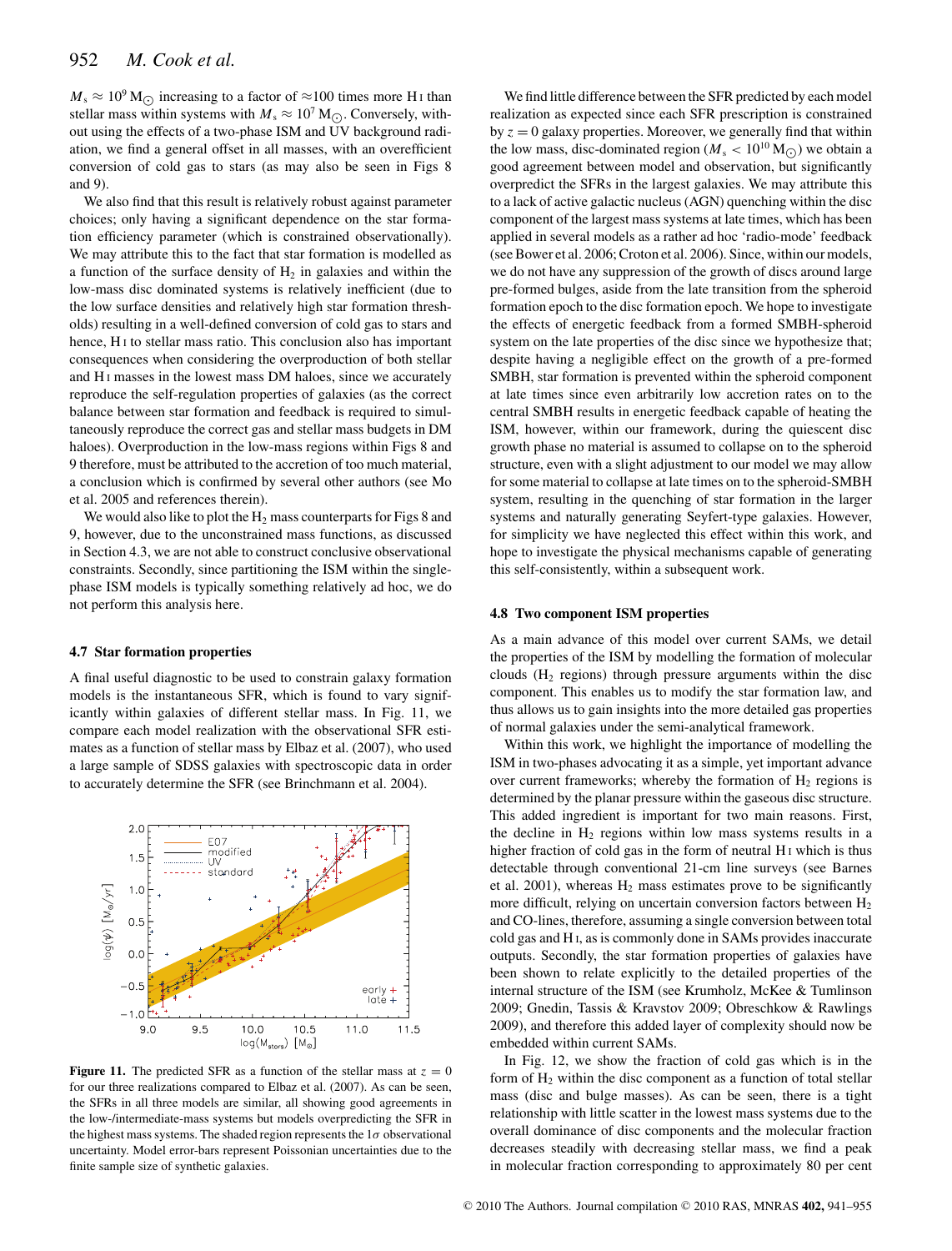

**Figure 12.** The molecular fraction of gas within galaxy discs. Showing that in low-surface density galaxies, the formation of molecular clouds is suppressed, and thus star-forming regions are diminished, and within the high-mass systems, the spheroid component dominates reducing the surface density in discs and therefore the molecular gas fraction rapidly declines. We hope to compare this result to observational studies as they become available. Model error-bars represent Poissonian uncertainties due to the finite sample size of synthetic galaxies.

 $H_2$  at  $M_s \approx 10^{11} M_{\odot}$  where the disc mass reaches a maximum. Above this mass, the spheroid component dominates and the disc surface density thus drops, lowering the efficiency of molecular cloud formation rapidly.

#### **5 CONCLUSIONS**

Prompted by several theoretical attempts to model the low-mass end of the stellar mass function (Somerville et al. 2008 and references therein) and significant observational effort to constrain the H<sub>1</sub> mass function using large surveys of galaxies (Barnes et al. 2001; Zwaan et al. 2005), within this work we have developed a physically motivated model in order to explain the inefficiencies of low-mass DM haloes in trapping baryonic material and forming stars. Motivated primarily by the importance of physical descriptions within small-scale systems which form the building blocks of larger systems within a hierarchically clustered Universe, also because theoretical models have either neglected or find significant troubles in simultaneously matching both the stellar and H <sup>I</sup> mass functions within the low mass end (see Mo et al. 2005).

Therefore, within this paper, we have utilized well-constrained observations of the stellar (Bell et al. 2003a,b) and H <sup>I</sup> (Zwaan et al. 2005) mass functions and a numerical technique (Shankar et al. 2006) which yield relationships between galaxy properties and their host DM haloes, as detailed by Evoli et al. (2009). Assuming a oneto-one mapping of these systems, we are thus able to make detailed comparisons between models and observations.

In order to interpret these phenomenological relationships physically, we develop a cosmologically grounded galaxy formation model outlined in C09, but with several significant modifications. Under this framework, we follow the development of baryonic material as it accumulates and evolves within growing DM haloes, and is subject to cooling, heating, possible angular momentum losses, star formation and recycling, and feedback through both supernovae events and the growth of a central SMBH. By comparing three model realizations with varying sophistication; one using a 'standard' approach, whereby the cosmological baryonic fraction  $f_b = \Omega_b/\Omega_m$  is allowed to accrete within haloes throughout their lifetimes, and the star formation in discs (and thus the vast majority of low mass systems) is given by the Schmidt–Kennicutt (Kennicutt 1998) star formation law, determined by the total cold gas mass, a 'UV' model, whereby the infall of baryonic material within low-mass DM haloes is suppressed due to the presence of an ionizing UV background (see equations 6 and 7), and finally a 'sophisticated' model with a modified infall due to UV radiation and a modified star formation law which requires a two-phase ISM, comprising of neutral H<sub>I</sub> and molecular  $H_2$  and typically results in a lower SFR within low-mass systems at early times.

These realizations clearly demonstrate that using a 'standard' approach, the most simple case is not able to simultaneously match both the stellar and H<sub>I</sub> mass functions, significantly overproducing low-mass galaxies (see Figs 4–6, 8 and 9), whereas the use of a 'sophisticated' approach, we are able to match observations reasonably accurately to relatively low masses, finding discrepancies within the lowest mass systems. As an additional consequence of the modified star formation law in the 'sophisticated' model realization, we naturally partition the cold gaseous ISM into  $H_1$  and H2 components, allowing for predictions of both of these quantities without the need for further assumptions, finding that we are able to match both components simultaneously to a good accuracy over the entire mass range when comparing to the  $H<sub>2</sub>$  results of Keres et al. (2003) and Obreschkow & Rawlings (2009) (Fig. 7), and only overproducing the amount of H<sub>I</sub> mass in the lowest mass galaxies (see Zwaan et al. 2005 and Fig. 6).

Finally, analysing several properties of galaxies against their stellar masses, we find that, unlike the simple approaches, the H I-tostellar mass ratio is accurately reproduced using the sophisticated treatment (see Fig. 10), indicating that the self-regulation of star formation allows for the correct conversion of material, is relatively insensitive to the infall and supernovae feedback rates within physical limits. Comparisons of the SFRs within these models however show little difference at  $z = 0$  as expected, and indicates a secondary problem with our simple physical model, overpredicting the SFR in the largest systems (with  $M_v > 10^{11} \,\mathrm{M}_{\odot}$ ), however, these systems are typically spheroid-dominated, and are therefore relatively insensitive to the details of the disc formation recipes.

It is clear to assess the limitations and the manifestations of this relatively simplistic approach to galaxy formation modelling. Under our improved framework, we still require large feedback efficiencies in order to sufficiently suppress star formation within the lowest mass systems: as has been studied by Mo et al. (2005), pre-heating through pre-virialized structure formation may further reduce the baryonic infall on to the lowest mass haloes, further reducing the need for such high SN efficiencies, other environmental effects such as tidal stripping and harassment may help to further improve the theoretical framework. However, despite these further degrees of freedom, we also note that changes in the initial mass function towards something more top-heavy will naturally have a higher supernovae fraction per stellar population, this therefore further reduces the need for highly efficient supernovae feedback within these models. In order to assess these additional effects, we would need to account for all the environmental effects associated with galaxy evolution, expanding our modelling from a single MAH to a full merger-tree framework, however, this adds a great deal more complication and uncertain physics (such as the evolution of satellite structures within DM haloes, the merger rates of galaxies, the outcome of galaxy components in mergers of different ratios), this will be the subject of a further analysis in a subsequent paper.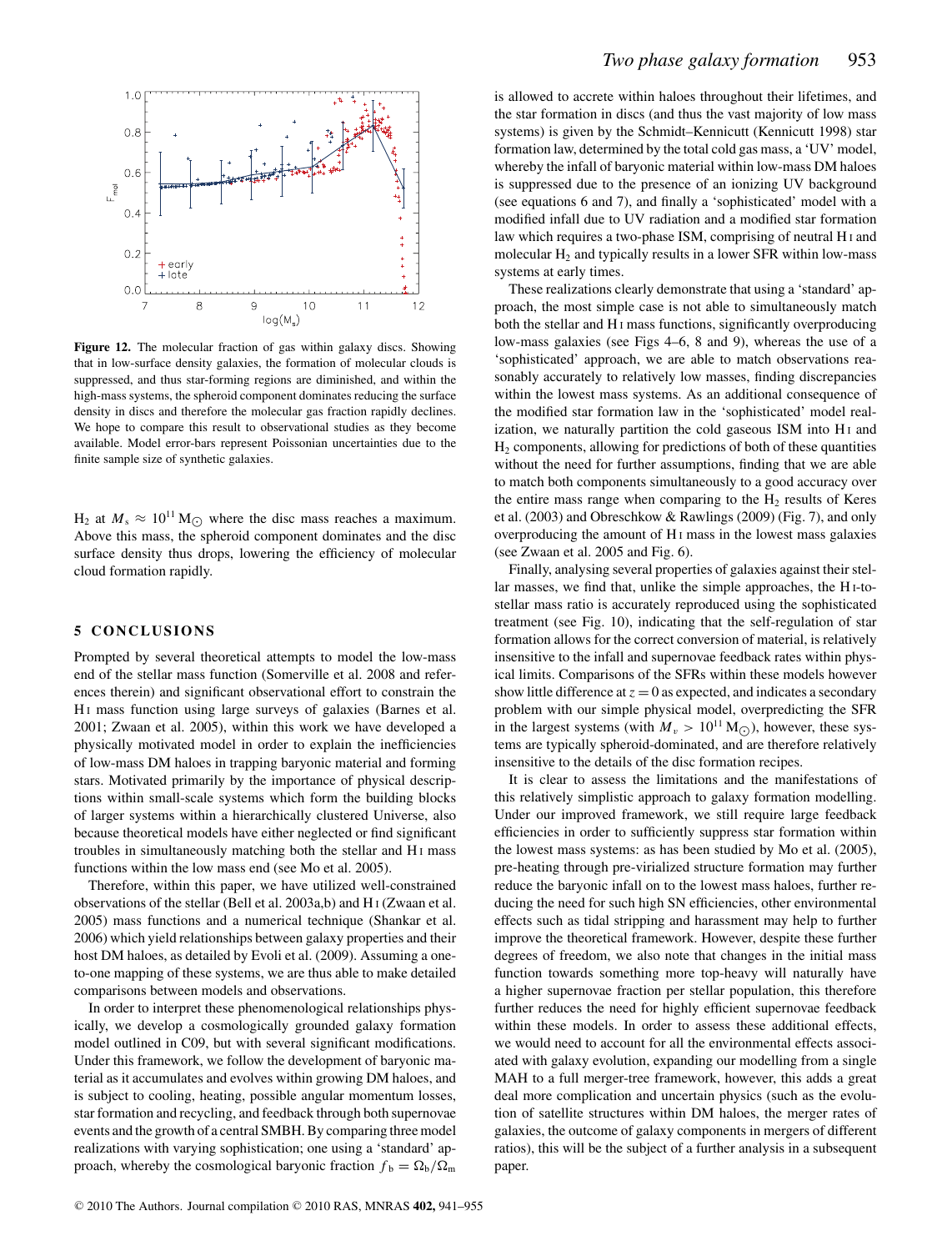A second, minor shortcoming of our modelling appears to come from the complete separation of spheroid and disc growth within the two epochs of DM halo growth, whereby the disc and spheroid only share material through disc instabilities which are generally quite rare at late times due to the stabilization generated by the pre-formed spheroid. Despite showing that our quasi-monolithic scenario for the growth of galaxies to show promising results, we also hope to include explicitly the effects of merger events and environmental effects in a future work.

In conclusion, focusing mainly on the low-mass galaxy population, adopting several theoretical improvements over 'standard' SAMs, we are able to simultaneously match both the stellar, H <sup>I</sup> and  $H<sub>2</sub>$  mass budgets within DM haloes, and the star formation properties of galaxies within the observational ranges. This promising result indicates that at present, the 'standard' approach to modelling the low-mass evolution of galaxies is somewhat oversimplified within current SAMs which only have a single-phase ISM, and, due to the hierarchical nature of structure formation, may manifest as significant tensions in progressively larger systems within a full merger-driven framework (see Somerville et al. 2008 for a discussion). We therefore advocate the use of more sophisticated treatments of the ISM within current and future SAMs.

Assessing the limitations of our framework, we conclude that further suppression of infall on to the lowest mass systems would allow for a further reduction in the need for strong supernovae feedback and should further ease tensions between models and observations, this could only come through environmental effects such as tidal shocks or gravitational pre-heating (Mo et al. 2005), however, this effect has not been studied in detail through hydrodynamic simulations and remains to be fully investigated. By adding a channel whereby even small amounts of gaseous material may be transferred to the spheroid component during late times, small amounts of 'radio mode' AGN activity may be triggered, little affecting the spheroid or the SMBH masses, but significantly lowering the SFR in the discs, preferentially at large masses, naturally resulting in Seyfert-type active galaxies and reducing the SFR in these large discs, hopefully bringing Fig. 11 into better agreement with observations, we also hope to investigate the pan-redshift galaxy population under this framework (Cook et al. 2009b).

Interestingly, however, within this relatively simplistic framework we are able to self-consistently reproduce several of the key observations, it is therefore clear that mergers, to some degree, are not the dominant driver for the global evolution of the galaxy population. It will therefore provide a useful exercise to mount our physical prescriptions on to a full merger-tree DM background which should allow us to model environmental effects consistently. The main results from this paper indicate however, that using a relatively simple framework, we find a reasonable agreement to the stellar, H<sub>I</sub> and  $H_2$  mass functions of galaxies arising naturally, thus, we advocate all current SAMs to begin to incorporate two-phase ISM physics into their frameworks.

### **ACKNOWLEDGMENTS**

We thank P. Salucci for providing the initial seeds for this work, and also to F. Shankar and A. Schurer for stimulating discussions which helped the progress of this work. MC thanks L. Paulatto for considerable computational assistance, and we thank A. Ferrara for critical reading of the manuscript. MC has been supported through a Marie Curie studentship for the Sixth Framework Research and Training Network MAGPOP, contract number MRTN-CT-2004-503929. EB acknowledges support from NSF Grant No. PHY-0603762. We

thank the anonymous referee for useful comments which aided the clarity of this work.

## **REFERENCES**

Bardeen J. M., 1970, Nat, 226, 64

- Barnes D. G. et al., 2001, MNRAS, 322, 486
- Baugh C. M., 2006, Rep. Prog. Phys., 69, 3101
- Bell E., McIntosh D. H., Katz N., Weinberg M. D., 2003a, ApJs, 149, 289
- Bell E., McIntosh D. H., Katz N., Weinberg M. D., 2003b, ApJ, 585, 117
- Benson A. J., Lacey C. G., Baugh C. M., Cole S., Frenk C. S., 2002, MNRAS, 333, 156
- Benson A. J., Bower R. G., Frenk C. S., Lacey C. G., Baugh C. M., Cole S., 2003, ApJ, 599, 38
- Blitz L., Rosolowski E., 2004, ApJ, 612, L29
- Blitz L., Rosolowsky E., 2006, ApJ, 650, 933
- Blumenthal G., Faber S. M., Flores R., Primack J. R., 1986, ApJ, 301, 27
- Bower R. G., Benson A. J., Malbon R., Helly J. C., Frenk C. S., Baugh C. M., Cole S., Lacey C. G., 2006, MNRAS, 370, 645
- Brinchmann J., Charlot S., White S. D. M., Tremonti C., Kauffmann G., Heckman T., Brinkmann J., 2004, MNRAS, 351, 1151
- Bryan G. L., Norman M., 1998, ApJ, 495, 80
- Bullock J. S., Kolatt T. S., Sigad Y., Somerville R. S., Kravtsov A. V., Klypin A. A., Primack J. R., Dekel A., 2001, MNRAS, 321, 559
- Calura F., Pipino A., Matteucci F., 2008, A&A, 479, 669
- Calzetti D. et al., 2007, ApJ, 666, 870
- Cattaneo A., Dekel A., Devriendt J., Guiderdoni B., Blaizot J., 2006, MNRAS, 370, 1651
- Christodoulou D. M., Shiosman I., Tohline J. E., 1995, ApJ, 443, 551
- Cole S., Lacey C. G., 1996, MNRAS, 281, 716
- Cook M., Lapi A., Granato G., 2009a, MNRAS, 397, 534 (C09)
- Cook M., Barausse E., Evoli C., Lapi A., Granato G., 2009b, MNRAS, in press (arXiv:0910.3910)
- Croton D. J. et al., 2006, MNRAS, 365, 11
- Dekel A., Birnboim Y., 2008, MNRAS, 383, 119
- Dekel A. et al., 2009, Nat, 457, 451
- De Lucia G., Kauffmann G., White S. D. M., 2004, MNRAS, 349, 1101
- Drapatz S., Zinnecker H., 1984, MNRAS, 210, 11
- Driver S. P. et al., 2006, MNRAS, 368, 414
- Dutton A., van den Bosch F. C., 2009, MNRAS, 396, 141
- Elbaz D. et al., 2007, A&A, 468, 33
- Evoli C., Salucci P., Cook M., 2009, in preparation
- Gao Y., Solomon P. M., 2004, ApJ, 606, 271
- Gil de Paz A. et al., 2007, ApJs, 173, 185
- Gnedin O. Y., Kravtsov A. V., Klypin A. A., Nagai D., 2004, ApJ, 616, 16
- Gnedin N. Y., Tassis K., Kravstov A. V., 2009, ApJ, 697, 55
- Granato G. L. et al., 2000, ApJ, 542, 710
- Granato G. L., De Zotti G., Silva L., Bressan A., Danese L., 2004, ApJ, 600, 580
- Haiman Z., Ciotti L., Ostriker J. P., 2004, ApJ, 606, 763
- Helfer T. T., Tnornley M. D., Regan M. W., Wong T., Sheth K., Vokel S. N., Blitz L., Bock D. C.-J., 2003, ApJS, 145, 259
- Kauffmann G., White S. D. M., Guilderoni B., 1993, MNRAS, 264, 201
- Kaufmann T., Bullock J. S., Maller A. H., Fang T., Wadsley J., 2009, MNRAS, 396, 191
- Kawakatu N., Umemura M., Mori M., 2003, ApJ, 583, 85
- Kennicutt R. C., 1998, ApJ, 498, 541
- Kennicutt R. C. et al., 2003, PASP, 115, 928
- Kennicutt R. C. et al., 2007, ApJ, 671, 333
- Keres D., Yun M. S., Young J. S., 2003, ApJ, 582, 659
- Keres D., Katz N., Weinberg D. H., Dave R., 2005, MNRAS, 363, 2
- Kravtsov A. V., Gnedin O. Y., Klypin A. A., 2004, ApJ, 609, 482
- Krumholz M. R., McKee C. F., 2005, ApJ, 630, 250
- Krumholz M. R., McKee C. F., Tumlinson J., 2009, ApJ, 699, 850
- Leroy A. K. et al., 2009, ApJ, 137, 4670
- Li Y., Mo H.J., van den Bosch F.C., Lin W.P. 2007, MNRAS, 379, 689